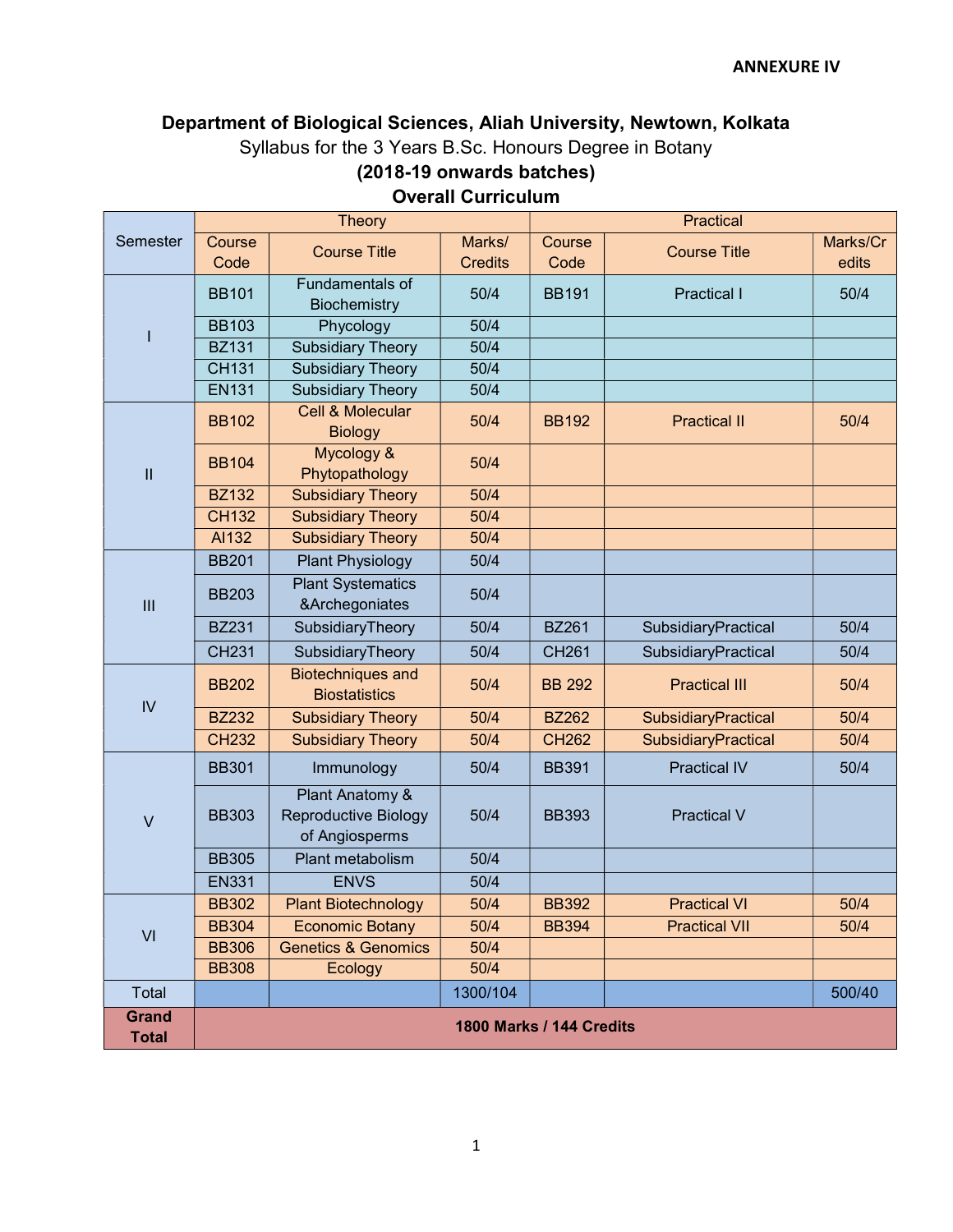# Syllabus for the 3 Years B.Sc. Honours Degree Subsidiary Botany Overall Curriculum

| SI. No.        | Course<br><b>Structure</b> | Sem | Course<br>Code | <b>Course Title</b>                                          | <b>Full Marks</b> | Credit |
|----------------|----------------------------|-----|----------------|--------------------------------------------------------------|-------------------|--------|
| 1              | Botany<br>(Sub)            |     | <b>BB 131</b>  | <b>Plant Diversity</b>                                       | 50                | 4      |
| $\overline{2}$ | Botany<br>(Sub)            | Ш   | <b>BB 132</b>  | Plant Anatomy and Embryology                                 | 50                | 4      |
| 3              | Botany<br>(Sub)            | III | <b>BB 231</b>  | Plant Ecology and Taxonomy                                   | 50                | 4      |
| 4              | Botany<br>(Sub)            | III | <b>BB 261</b>  | Practical Plant Ecology and Taxonomy                         | 50                | 4      |
| 5              | Botany<br>(Sub)            | IV. | <b>BB 232</b>  | <b>Economic Botany and Plant Tissue</b><br>Culture           | 50                | 4      |
| 6              | Botany<br>(Sub)            | IV  | <b>BB 262</b>  | Practical Economic Botany and Plant<br><b>Tissue Culture</b> | 50                | 4      |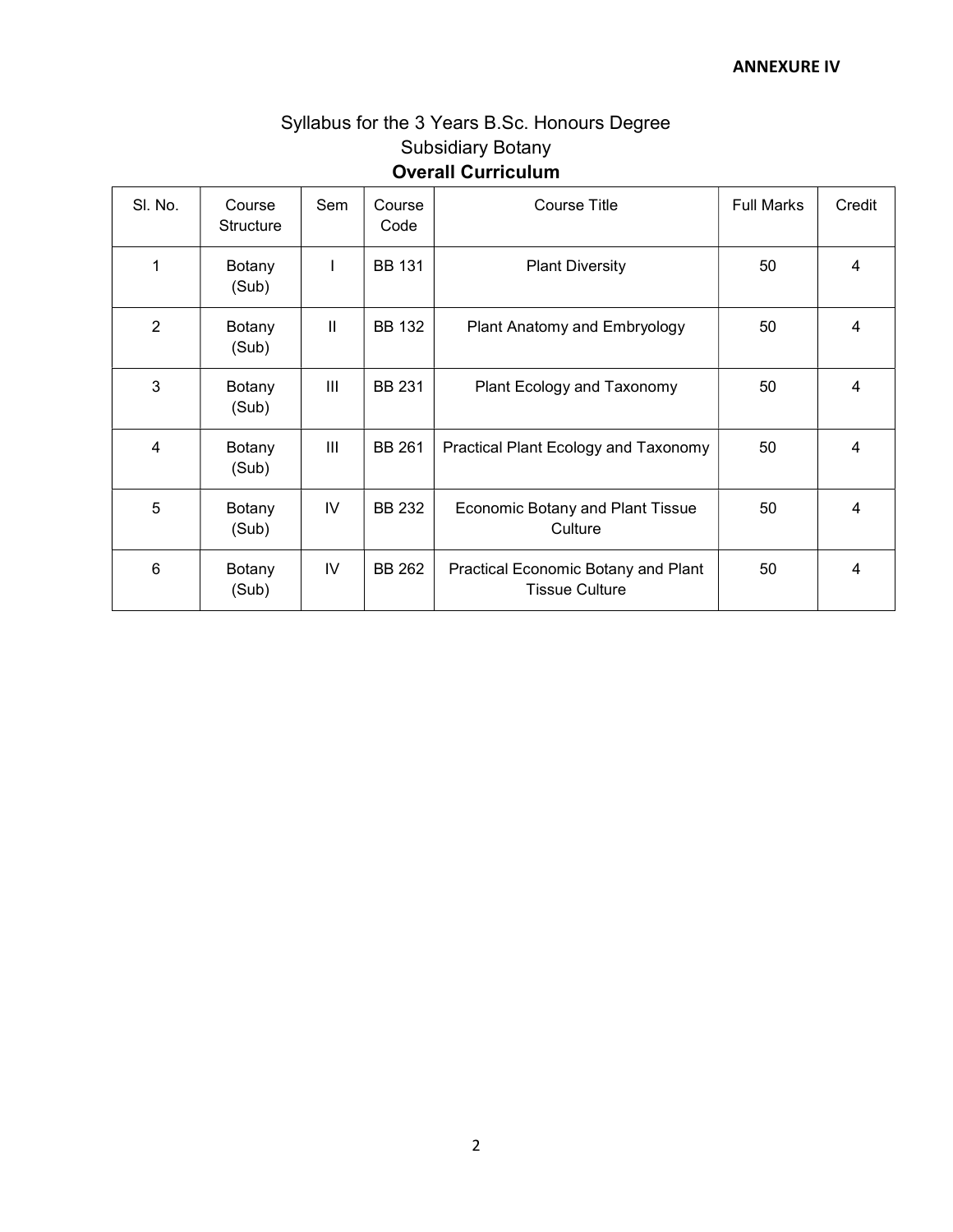# Detailed Syllabus

# Semester I BB101 Fundamentals of Biochemistry Total Marks 50, Credits 4

### Unit 1. Water and Buffer Hours: 6

Physical properties of water, structure of water molecules, Ionization of water, Bronsted – Lowry concept of acid and bases, Concept of pH of weak acids and weak bases, Henderson-Hasselbalch equation, concept of buffer, strength of buffer, buffer value, important biological buffers (with the help of numerical problems). Forces involved in biomolecular interactions with examples: Van der Waals interactions, electrostatic interactions, hydrogen bond and hydrophobic interaction. Configuration versus conformation.

### Unit 2. Stereochemistry Hours: 4

General concepts on: Plane of symmetry, centre and axis of symmetry; Concepts of chirality; optical isomerism; geometrical isomerism; DL, RS nomenclature; Projection formula (Fischer &Howarth); Isomers: anomers, epimers; Stereochemistry of cyclohexane: idea of axial & equatorial bonds (related to chair form conformation).

### Unit 3. Carbohydrates **Hours: 12**

Families of monosaccharides: aldoses and ketoses, trioses, tetroses, pentoses, and hexoses. Stereoisomerism of monosaccharides, epimers, Mutarotation and anomers of glucose. Furanose and pyranose forms of glucose and fructose, Haworth projection formulae for glucose; chair and boat forms of glucose, Sugar derivatives, glucosamine, galactosamine, muramic acid, N- acetyl neuraminic acid, Disaccharides; concept of reducing and non-reducing sugars, occurrence and Haworth projections of maltose, lactose, and sucrose, Polysaccharides, storage polysaccharides, starch and glycogen. Structural Polysaccharides, cellulose, peptidoglycan and chitin.

### Unit 4. Lipids Hours: 8

Definition and major classes of storage and structural lipids. Storage lipids. Fatty acids structure and functions. Essential fatty acids. Triacylglycerols structure, functions and properties. Saponification Structural lipids. Phosphoglycerides: Building blocks, General structure, functions and properties. Structure of phosphatidylethanolamine and phosphatidylcholine, Sphingolipids: building blocks, structure of sphingosine, ceramide. Special mention of sphingomyelins, cerebrosides and gangliosides Lipid functions: cell signals, cofactors, prostaglandins, Introduction of lipid micelles, monolayers, bilayers.

## Unit 5. Proteins Hours: 12

Functions of proteins, Primary structures of proteins: Amino acids, the building blocks of proteins. General formula of amino acid and concept of zwitterion. Titration curve of amino acid and its Significance, Classification, biochemical structure and notation of standard protein amino acids Ninhydrin reaction. Natural modifications of amino acids in proteins hydrolysine, cystine and hydroxyproline, Non protein amino acids: Gramicidin, beta-alanine, D-alanine and D- glutamic acid; Secondary structure of proteins: Peptide unit and its salient features. The alpha helix, the beta pleated sheet and their occurrence in proteins, Tertiary and quaternary structures of proteins. Forces holding the polypeptide together.

### Unit 6. Enzymes Hours: 10

Structure of enzyme: Apoenzyme and cofactors, prosthetic group-TPP, coenzyme NAD, metal cofactors, Classification of enzymes, Mechanism of action of enzymes: active site, transition state complex and activation energy. Lock and key hypothesis, and Induced Fit hypothesis. Significance of hyperbolic, double reciprocal plots of enzyme activity, Km, and allosteric mechanism. Definitions of terms – enzyme unit, specific activity and turnover number, Multienzyme complex: pyruvate dehydrogenase; isozyme: lactate dehydrogenase, Effect of pH and temperature on enzyme activity. Types of enzyme inhibition, competitive- sulfa drugs; non-competitive-heavy metal salts.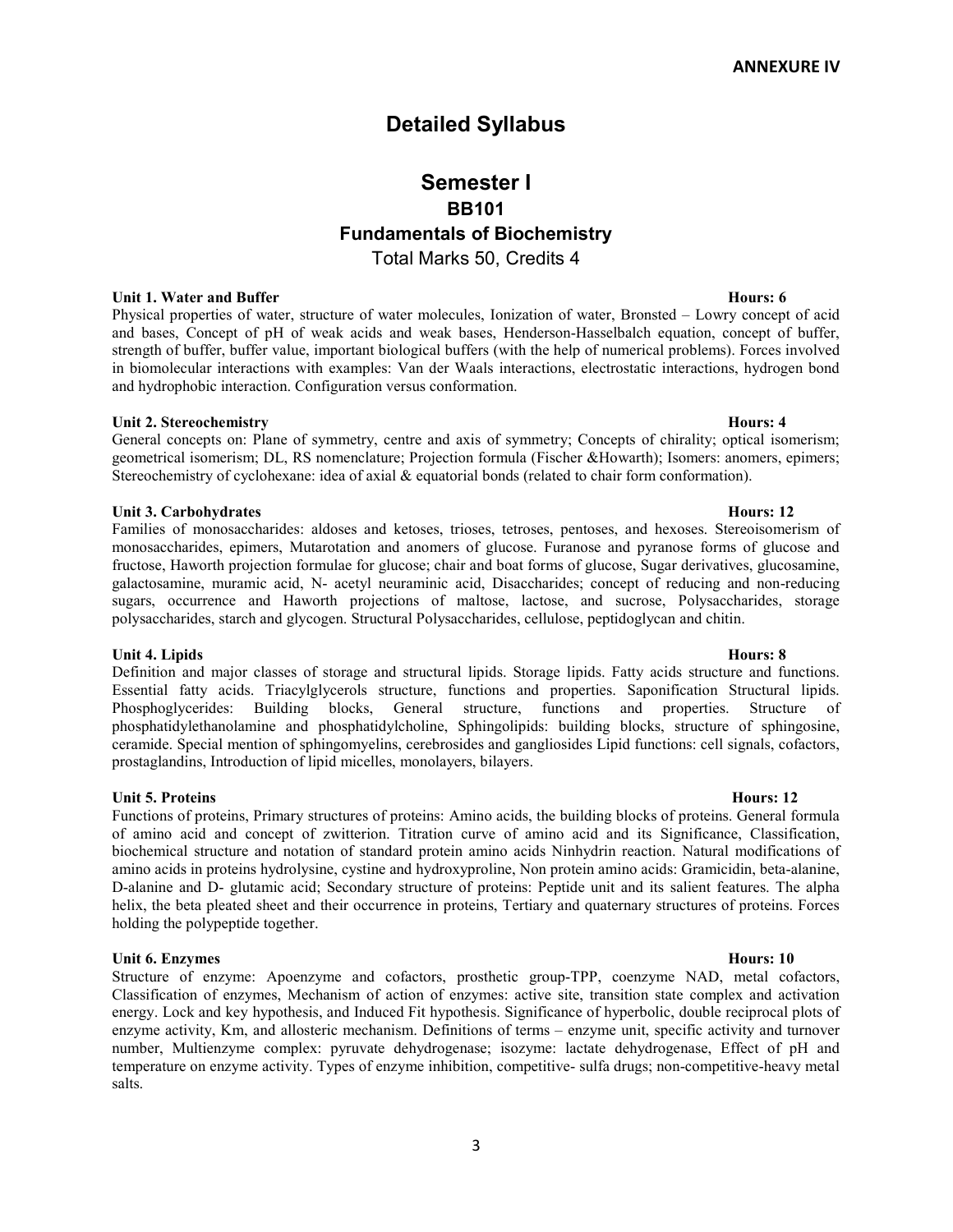Purine, pyrimidine - definition and structure. Nucleoside, nucleotide: definition and structure. DNA: Double helical structure. A-DNA, B-DNA & Z-DNA (structure and differences). General structure and types of RNA (tRNA, mRNA, rRNA).

## Unit 8. Vitamins Hours: 2

Classification and characteristics with suitable examples, sources and importance.

# BB103 Phycology Total Marks 50, Credits 4

## Unit 1: Introduction **Hour: 6h** Hour: 6h

## Introduction to the microbial world, microbial nutrition, growth and metabolism

Unit 2: Algae Hour: 8h General characteristics; Ecology and distribution; range of thallus organization; Cell structure and components; cell wall, pigment system, reserve food (of only groups represented in the syllabus), flagella; and methods of reproduction, classification; criteria, system of Fritsch, and evolutionary classification of

R.N. Singh, T.V. Desikachary, H.D. Kumar, M.O.P. Iyengar).

## Unit 3: Cyanophyta **Hour: 6h** Hour: 6h

Ecology and occurrence, range of thallus organization, cell structure, heterocyst, reproduction.economic importance; role in biotechnology. Morphology and life-cycle of Nostoc.

Lee (only upto groups); significant contributions of important phycologists (F.E. Fritsch, G.M. Smith,

## Unit 4: Chlorophyta **Hour: 10h** Hour: 10h

General characteristics, occurrence, range of thallus organization, cell structure and reproduction. Morphology and life-cycles of Chlamydomonas, Volvox, Oedogonium, Coleochaete. Evolutionary significance of Prochloron.

## Unit 5: Charophyta **Hour: 6h** Hour: 6h

## General characteristics; occurrence, morphology, cell structure and life-cycle of Chara; evolutionary significance.

## Unit 6: Xanthophyta **Hour: 6h** Hour: 6h

## General characteristics; range of thallusorganization;Occurrence, morphology and life-cycle of Vaucheria.

## Unit 7: Phaeophyta **Hour: 6h** Hour: 6h

Characteristics, occurrence, range of thallus organization, cell structure and reproduction. Morphology and life-cycles of Ectocarpus and Fucus.

## Unit 8: Rhodophyta **Hour: 6h** Hour: 6h

General characteristics, occurrence, range of thallus organization, cell structure and reproduction. Morphology and life-cycle of Polysiphonia.

### Unit 7. Nucleic acid **Hours: 6**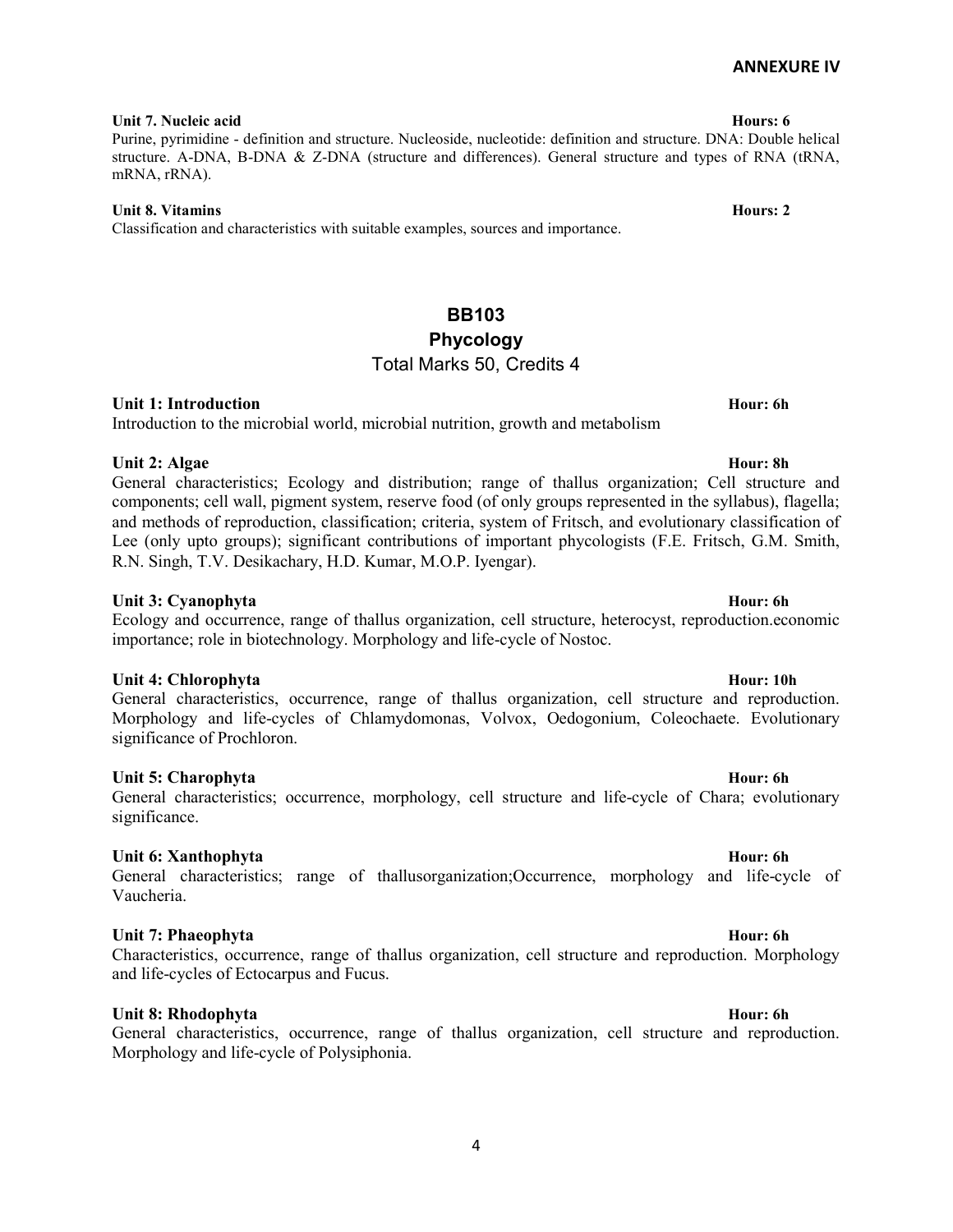## Unit 9: Applied Phycology **Hour: 6h** Hour: 6h

Role of algae in the environment, agriculture, biotechnology and industry

# BB191 Practical I Total Marks 50, Credits 4

### Unit I

- 1. Good laboratory practices
- 2. Preparation of solutions based on molarity, normality, percentage, dilutions
- 3. Preparation of buffers
- 4. Qualitative tests for the detection of biomolecule: Glucose, Fructose (Benedict's Test); Sucrose (Acid hydrolysis & Benedict's Test); Starch (Iodine Test), Proteins (Biuret method); Amino acids (Ninhydrin); Lipids (Grease Spot Test, Red Test).
- 5. Estimation of amino acid (glycine) by formol titration.

### Unit II

- 1. Morphological studies of lichen-Crustose, fruitcose& foliose, Cyathus, Lycoperdon, Polyporus
- 2. Study of pathological specimens of- late blight of potato, loose smut of heat, brown spot of rice, red rotof sugarcane, citrus canker
- 3. Study of vegetative and reproductive structures of
	- a. Nostoc
	- b. Chlamydomonas
	- c. Volvox
	- d. Oedogonium
	- e. Coleochaete
	- f. Chara
	- g. Vaucheria
	- h. Ectocarpus
	- i. Fucus
	- j. Polysiphonia
	- k. Procholoron

-through electron micrographs, temporary preparations and permanent slides.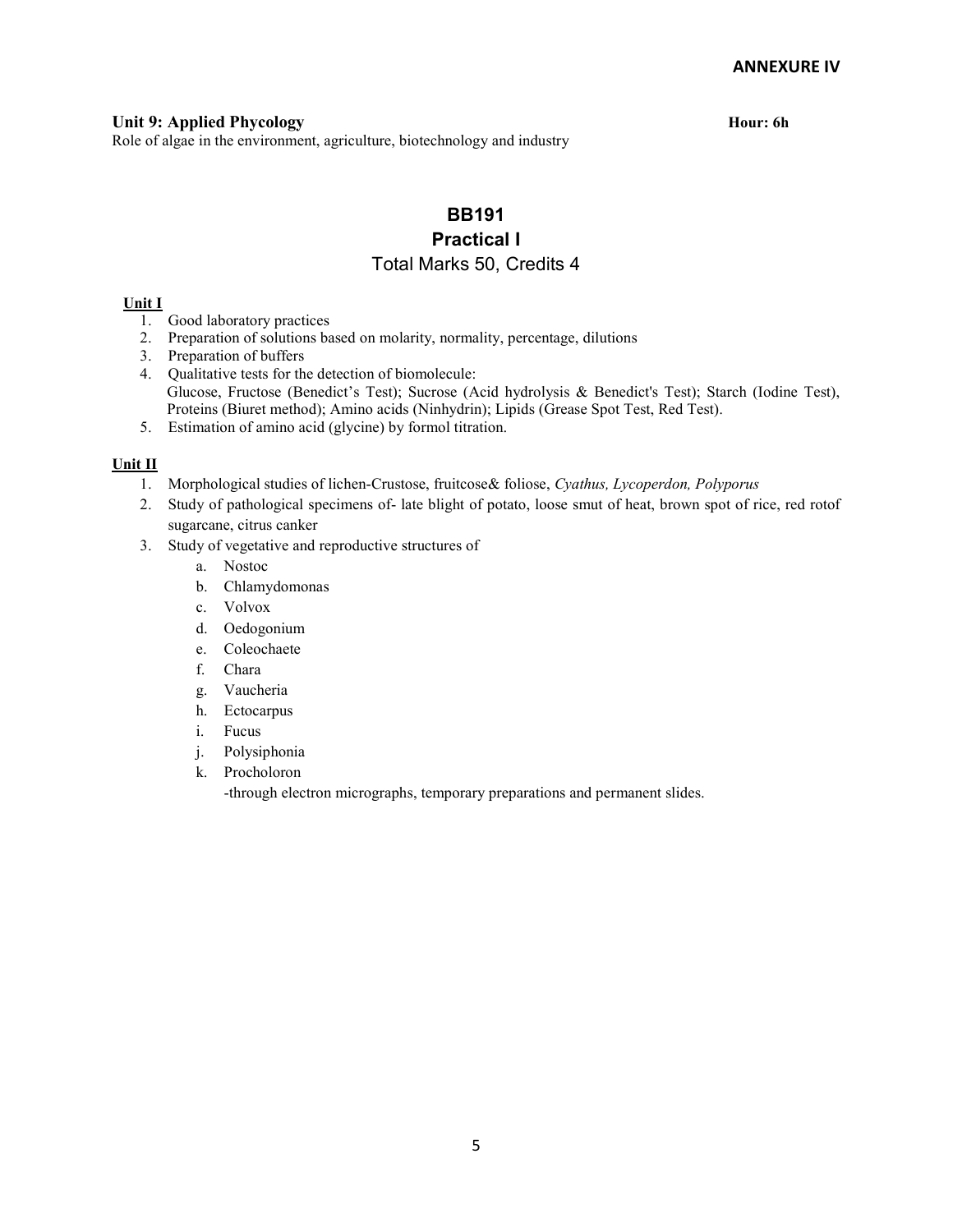# Semester II

BB 102

Cell & Molecular Biology

Total Marks 50, Credits 4

Unit 1 Overview of Cell **Hours: 2** 

Prokaryotic and Eukaryotic cells, Virus, Viroids, Mycoplasma, Prions

## Unit 2 Structure of Cell **Hours: 8**

Plasma membrane: Structure and transport of small molecules; Cell Wall: Eukaryotic cell wall, Extracellular matrix; Cytoskeleton: Structure and organization of actin filaments, association of actin filaments with plasma membrane, cell surface protrusions, intermediate filaments, microtubules.

## Unit 3 Cell Organelles **Hours: 8**

## Mitochondria, chloroplasts, lysosomes and peroxisomes; Nucleus: Nuclear envelope, nuclear pore complex, nucleolus and nuclear lamina; Chromatin; Endoplasmic Reticulum and Golgi Apparatus.

## Unit 4 Cell Cycle, Cell Death and Cell Renewal **Hours: 8** Hours: 8

Cell cycle, Mitosis and Meiosis; Development of cancer, Programmed cell death, Stem cells: Embryonic stem cell, induced pluripotent stem cells.

## Unit 5 Structures of DNA and RNA / Genetic Material Hours: 4

DNA structure: Salient features of double helix, Types of DNA, denaturation and renaturation, cot curves. DNA topology: linking number,twist and writhe. RNA Structure.

## Unit 6 Replication of DNA (Prokaryotes and Eukaryotes) Figure 2.1 and Eukaryotes and Eukaryotes and Eukaryotes and Eukaryotes and Eukaryotes and Eukaryotes and Eukaryotes and Eukaryotes and Eukaryotes and Eukaryotes and Eu

Bidirectional and unidirectional replication, semi- conservative, semi- discontinuous replication Mechanism of DNA replication: Enzymes and proteins involved in DNA replication – DNA polymerases, DNA ligase, primase, telomerase – for replication of linear ends, and other accessory protein. Various models of DNA replication including rolling circle, D- loop (mitochondrial), Ө (theta) mode of replication Mismatch and excision repair. Inhibitors of DNA Replication.

## Unit 7 Transcription in Prokaryotes and Eukaryotes **Hours: 10** Hours: 10

Concept of Operon (lac and trp), Promoter and Operator; Mechanism of Transcription; RNA polymerase, transcription unit; Transcription in Eukaryotes: RNA polymerases, general Transcription factors. Inhibitors of Transcription. Transcription regulation in prokaryotes: Principles of transcriptional regulation with examples from lac operon and trp operon; Transcription regulation in eukaryotes: Activators, repressors, enhancers, silencer elements; Gene silencing, Genetic imprintin

## Unit 8 Post-Transcriptional Processing Theorem and Theorem and Theorem and Hours: 4

Concept of introns and exons, RNA splicing, spliceosome machinery, concept of alternative splicing, Polyadenylation and capping.

## Unit 9 Translation (Prokaryotes and Eukaryotes) **Hours 8** Hours 8

Genetic code, Degeneracy of the genetic code and Wobble Hypothesis; Translational machinery, charging of tRNA, aminoacyltRNAsynthetases, Mechanisms of initiation, elongation and termination of polypeptides in both prokaryotes and eukaryotes, Fidelity of translation; Inhibitors of protein synthesis in prokaryotes and eukaryotes.

## 6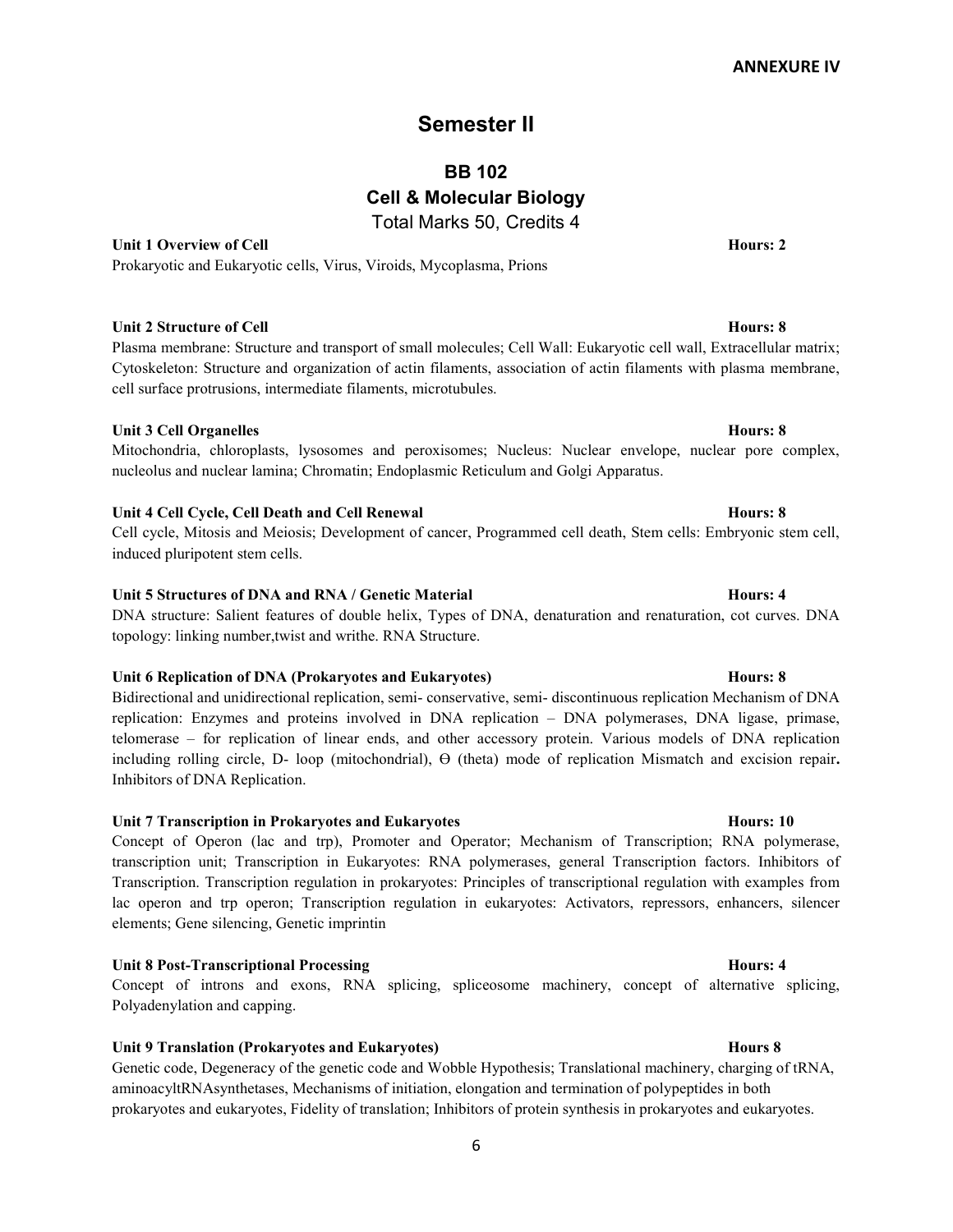## BB 104 Mycology & Phytopathology Total Marks 50, Credits 4

### Unit 1: Introduction to true fungi Hours: 4h

Definition, General characteristics; Affinities with plants and animals; Thallus organization; Cellwall composition; Nutrition; Classification.

# Unit 2: Chytridiomycota **Hours: 4h** Hours: 4h

General account

## Unit 3: Zygomycota Hours: 6h

General characteristics; Ecology; Thallusorganisation; Life cycle with reference to Rhizopus.

### Unit 4: Ascomycota **Hours: 6h** Hours: 6h

General characteristics (asexual and sexual fruiting bodies); Ecology; Life cycle, Heterokaryosis and parasexuality; life cycle and classification with reference to Saccharomyces, Aspergillus,Penicillium, Alternaria and Neurospora, Peziza.

### Unit 5: Basidiomycota **Hours: 8h** Hours: 8h

General characteristics; Ecology; Life cycle and Classification with reference to black stem rust on wheat Puccinia (Physiological Specialization), loose and covered smut (symptoms only), Agaricus; Bioluminescence, Fairy Rings and Mushroom Cultivation.

### Unit 6: Allied Fungi **Hours: 6h** Bours: 6h Bours: 6h Bours: 6h Bours: 6h Bours: 6h Bours: 6h Bours: 6h Bours: 6h

### General characterises; Status of Slime molds, Classification; Occurrence; Types of plasmodia; Types of fruiting bodies.

Unit 7: Oomycota Hours: 6h General characteristic; Ecology; Life cycle and classification with reference to PhytophthoraAlbugo.

### Unit 8: Symbiotic associations **Hours: 4h** Unit 8: Symbiotic associations

Lichen – Occurrence; General characteristics; Growth forms and range of thallus organization; Nature of associations of algal and fungal partners; Reproduction.Mycorrhiza-Ectomycorrhiza, Endomycorrhiza and their significance.

### Unit 9: Applied Mycology **Hours: 6h** Unit 9: Applied Mycology

Role of fungi in biotechnology, Application of fungi in food industry (Flavour& texture, Fermentation, Baking, Organic acids, Enzymes, Mycoproteins); Secondary metabolites (Pharmaceutical preparations); Agriculture (Biofertilizers); Mycotoxins; Biological control (Mycofungicides, Mycoherbicides, Mycoinsecticides, Myconematicides); Medical mycology.

### Unit 10: Phytopathology Hours: 10h

Terms and concepts; General symptoms; Geographical distribution of diseases; etiology; symptomology; Host-Pathogen relationships;disease cycle and environmental relation; prevention and control of plant diseases, and role of quarantine. Bacterial diseases – Citrus canker and angular leaf spot disease of Cotton.Viral diseases – Tobacco Mosaic viruses, vein clearing. Fungal diseases – Early blight of potato, Black stem rust of wheat, white rust of crucifers

7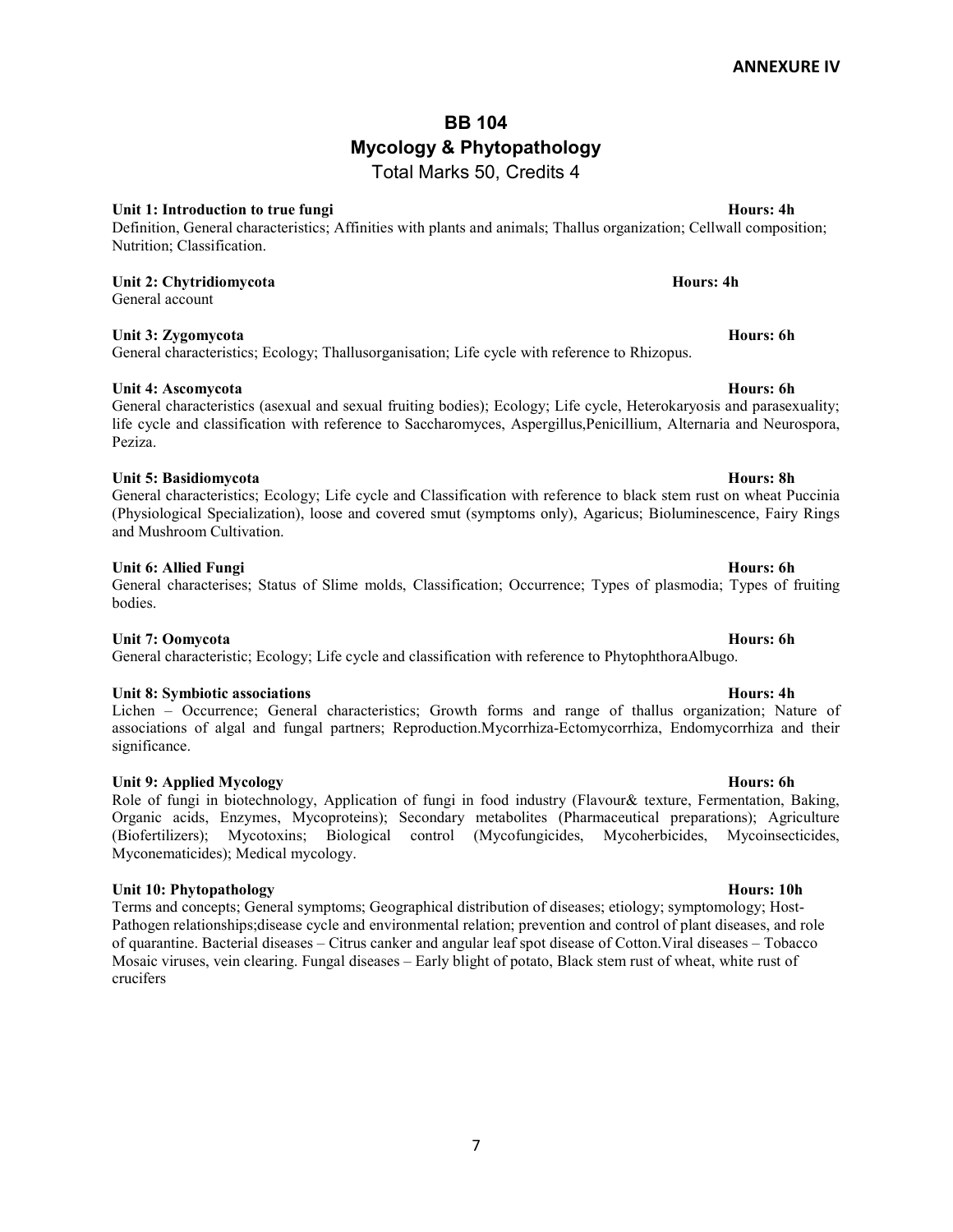## BB 192 Practical II Total Marks 50, Credits 4

## Unit I

- 1. Introduction to the world of fungi (Unicellular, coenocytic/septate mycelium, asocarps&basidiocarps)
- 2. Rhizopus: study of asexual stage from temporary mounts and sexual structures through permanent slides
- 3. Aspergillus and Penicillium: study of asexual stage from temporary mounts. Study ofSexual stage from permanent slides/photographs
- 4. Ascobolus/Peziza: sectioning through ascocarp.
- 5. Alternaria: Specimens/photographs and temporary mounts
- 6. Puccinia: Herbarium specimens of Black Stem Rust of Wheat and infected Barberryleaves; sections/ mounts of spores on wheat and permanent slides of both the hosts
- 7. Agaricus: Specimens of button stage and full grown mushroom; sectioning of gills of Agaricus/ Termitomyces, fairy rings and bioluminescent mushrooms to be shown
- 8. Study of phaneroplasmodium from actual specimens and /or photograph. Study of Stemonitis sporangia
- 9. Albugo: Study of symptoms of plants infected with Albugo; asexual phase study throughsection/ temporary mounts and sexual structures through permanent slides
- 10. Lichens: Study of growth forms of lichens (crustose, foliose and fruticose) on different substrates. Study of thallus and reproductive structures (soredia and apothecium) through permanent slides. Mycorrhizae: ectomycorrhiza and endomycorrhiza (Photographs)
- 11. Phytopathology: Herbarium specimens of bacterial diseases; Citrus Canker; Angular leaf spot of cotton, Viral diseases: TMV, Vein clearing, Fungal diseases: Early blight of potato, Black stem rust of wheat and White rust of crucifers.Bacterial blight of rice.

## Unit II

- 1. Study a representative plant and animal cell by microscopy.
- 2. Study of the structure of cell organelles through electron micrographs.
- 3. Cytochemical staining of DNA Feulgen.
- 4. Demonstration of the presence of mitochondria in striated muscle cells/ cheek epithelial cell using vital stain Janus Green B.
- 5. Study of polyploidy in Onion root tip by colchicine treatment.
- 6. Study of different stages of Mitosis & Meiosis by permanent slides.
- 7. Study of different types of DNA and RNA using micrographs and model/schematic representations.
- 8. Estimation of salmon sperm / calf thymus DNA using colorimeter (diphenylamine reagent)
- 9. Estimation of RNA using colorimeter (orcinol reagent)
- 10. Resolution and visualization of DNA by Agarose Gel Electrophoresis.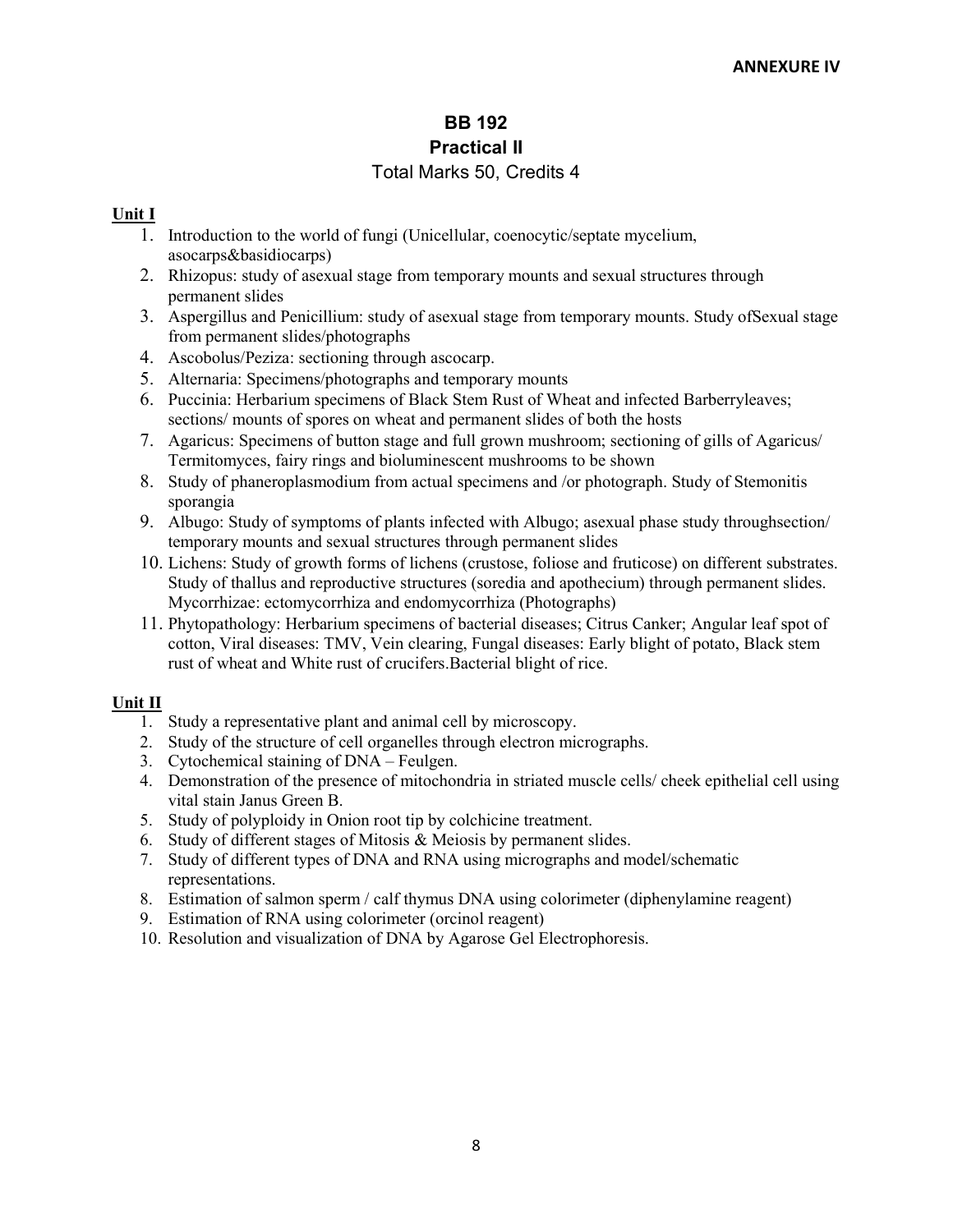## Semester III

# BB201 Plant Physiology Total Marks 50, Credits 4

## Unit 1: Plant Physiology Hours: 4h

Plant-water relations: Concept of water potential, components of water potential in plant system, Soil-plant-Atmosphere continuum concept, Cavitation in xylem and embolism, Stomatal physiology-mechanism of opening and closing, Role of carbon di-oxide, potassium ion, abscisic acid and blue light in stomatal movement, Antitranspirants.

## Unit 2: Organic Translocation **Hours: 4h** Unit 2: Organic Translocation

Phloem sap, P-protein, Phloem loading and unloading, Mass-flow (pressure flow) hypothesis and its critical evaluation.

## Unit 3: Photosynthesis Hour: 12h

Chemical structure of chlorophyll a and b, absorption and action spectra, biological significance of carotenoid pigments, Red drop and Emerson effect, Components of photosystems (light harvesting complex), Photochemical reaction centres, Cyclic and noncyclic electron transport, Water splitting mechanism, Calvin cycle – Biochemical reactions & stoichiometry, HSK Pathway– three variants of the pathway, Photosynthetic efficiency of C3 and C4 plants and crop productivity, Photorespiration – mechanism and significance, Crassulacean Acid metabolism– mechanism and ecological significance.

### Unit 4: Respiration **Hours: 10h**

EMP pathway, regulation and its anabolic role, Conversion of Pyruvic acid to Acetyl CoA, TCA-cycle and its amphibolicrole, Oxidative pentose phosphate pathway and its significance, ß-oxidation of fatty acids and significance, Mitochondrial electron transport system, uncouplers, Oxidation of cytosolic NADH+H+ Stoichiometry of glucose oxidation (aerobic).

### Unit 5: Nitrogen Metabolism **Hours: 8h** Hours: 8h

Assimilation of nitrate by plants, Biochemistry of dinitrogen fixation in Rhizobium, General principle of amino acid biosynthesis (including GS and GOGAT enzyme system).

### Unit 6: Plant Growth Regulators **Hours: 8h** Bours: 8h Bours: 8h Bours: 8h Bours: 8h Bours: 8h Bours: 8h Bours: 8h

Physiological roles of Auxin, Gibberellin, Cytokinin, Abscisic acid, Ethylene, Chemical nature –IAA, GA3, Kinetin, Biosynthesis and bioassay of IAA, Mode of action of IAA, Brassinosteroids and Polyamines as PGRs

### Unit 7: Photomorphogenesis Hours: 6h

Concept of photomorphogenesis, Photoperiodism and plant types, Perception of photoperiodic stimulus, Critical day length, concept of light monitoring, Phytochrome – chemical nature, interconversion, function in flowering, Role of GA in flowering, Vernalisation – role of low temperature in flowering, Concept of biological clock and biorhythm .

### Unit 8: Seed dormancy Hours: 4h

Types, Causes and Methods of breaking seed dormancy, Biochemistry of seed germination.

### Unit 9: Physiology of Senescence and Ageing Hours: 4h Unit 9: Physiology of Senescence and Ageing

Physiology and molecular biology of stress: Plant responses to: Water stress, Temperature stress, Salt stress.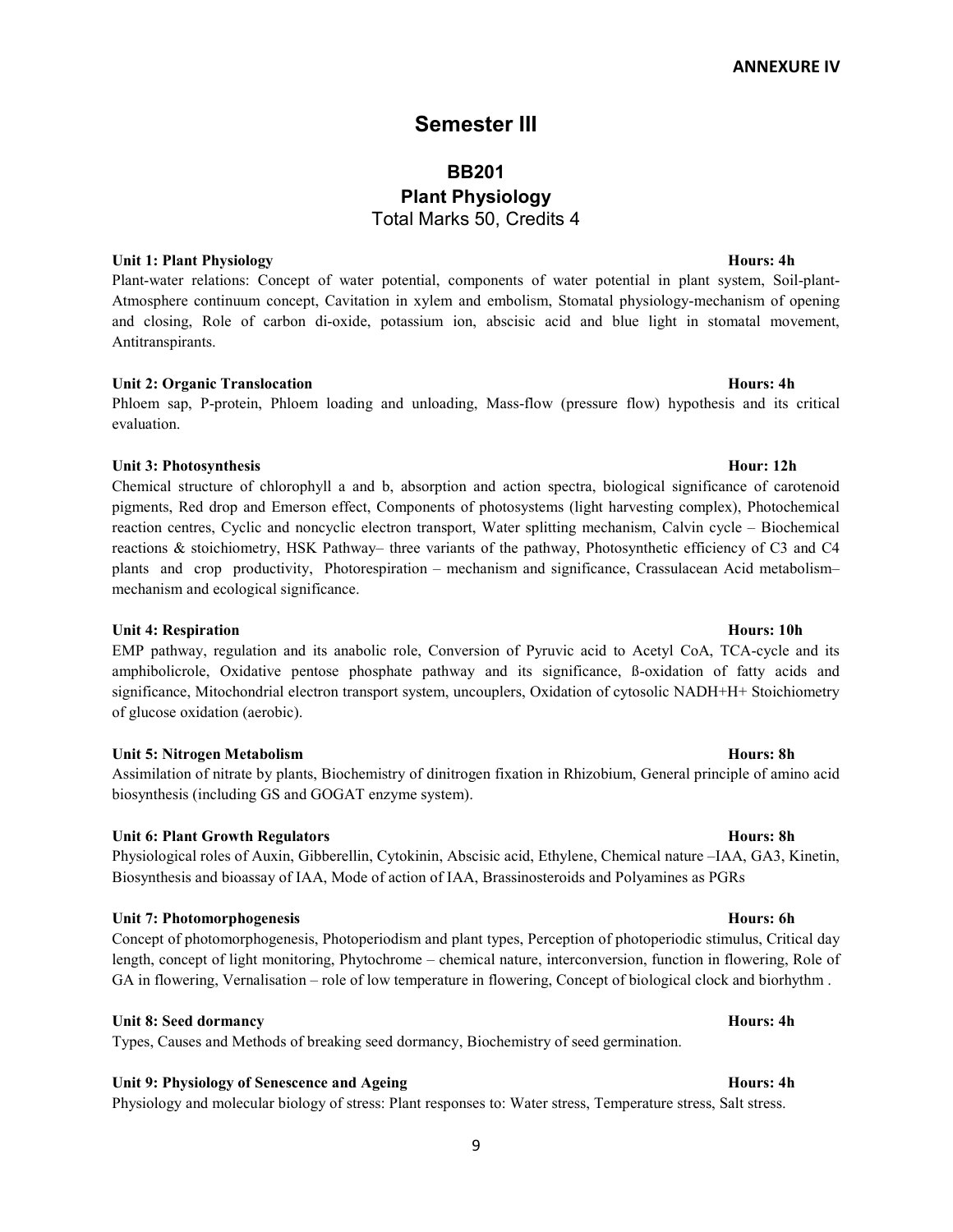## BB203 Plant Systematics &Archegoniates Total Marks 50, Credits 4

## Section A: Plant Systematics

Unit 1: Introduction **Hours: 4h** Hours: 4h Hours: 4h Hours: 4h Hours: 4h Hours: 4h Hours: 4h Hours: 4h Hours: 4h Plant identification, Classification, Nomenclature; Biosystematics

## Unit 2: Identification **Hours: 4h** example 1 and 2. Hours: 4h example 1 and 2. Hours: 4h

Field inventory; Functions of Herbarium; Important herbaria and botanical gardens of the world and India; Virtual herbarium; E-flora; Documentation: Flora, Monographs, Journals; Keys: Single access and Multi-access

## Unit 3: Systematics Hours: 6h

Systematics - an interdisciplinary science, Evidence from palynology, cytology, phytochemistry and molecular data. Taxonomic hierarchy, Concept of taxa (family, genus, species); Categories and taxonomic hierarchy; Species concept (taxonomic, biological, evolutionary). Botanical nomenclature: Principles and rules (ICN); Ranks and names; Typification, author citation, valid publication, rejection of names, principle of priority and its limitations; Names of hybrids.

## Unit 4: Systems of classification **Hours: 6h** Bours: 6h Bours: 6h Bours: 6h Bours: 6h Bours: 6h Bours: 6h Bours: 6h

Major contributions of Theophrastus, Bauhin, Tournefort, Linnaeus, Adanson, de Candolle, Bessey, Hutchinson, Takhtajan and Cronquist; Classification systems of Bentham and Hooker (upto series) and Engler and Prantl (upto series); Brief reference of Angiosperm Phylogeny Group (APG III) classification.

## Section B: Archegoniates

Unit 5: Introduction **Hours: 4h** Bours: 4h Bours: 4h Bours: 4h Bours: 4h Bours: 4h Bours: 4h Bours: 4h Bours: 4h Unifying features of archegoniates; Transition to land habit; Alternation of generations.

## Unit 6: Bryophytes **Hours: 12h**

General characteristics; Adaptations to land habit; Classification; Range of thallus organization. Classification (up to family).Riccia, Marchantia, Pellia, Porella, Anthoceros, Sphagnum and Funaria; Reproduction and evolutionary trends in Riccia, Marchantia ,Anthoceros and Funaria (developmental stages not included).Ecological and economic importance of bryophytes with special reference toSphagnum.

## Unit 7: Pteridophytes **Hours: 12h**

General characteristics, classification, early land plants (Cooksonia and Rhynia). Classification (up to family), morphology, anatomy and reproduction of Psilotum, Selaginella, Equisetum and Pteris.(Developmental details not to be included).Apogamy, and apospory, heterosporyandseed habit, telome theory, stelarevolution.Ecological and economic importance.

## Unit 8: Gymnosperms Hours: 12h

General characteristics, classification (up to family), morphology, anatomy and reproduction of Cycas, Pinus and Gnetum.(Developmental details not to be included).Ecological and economic importance.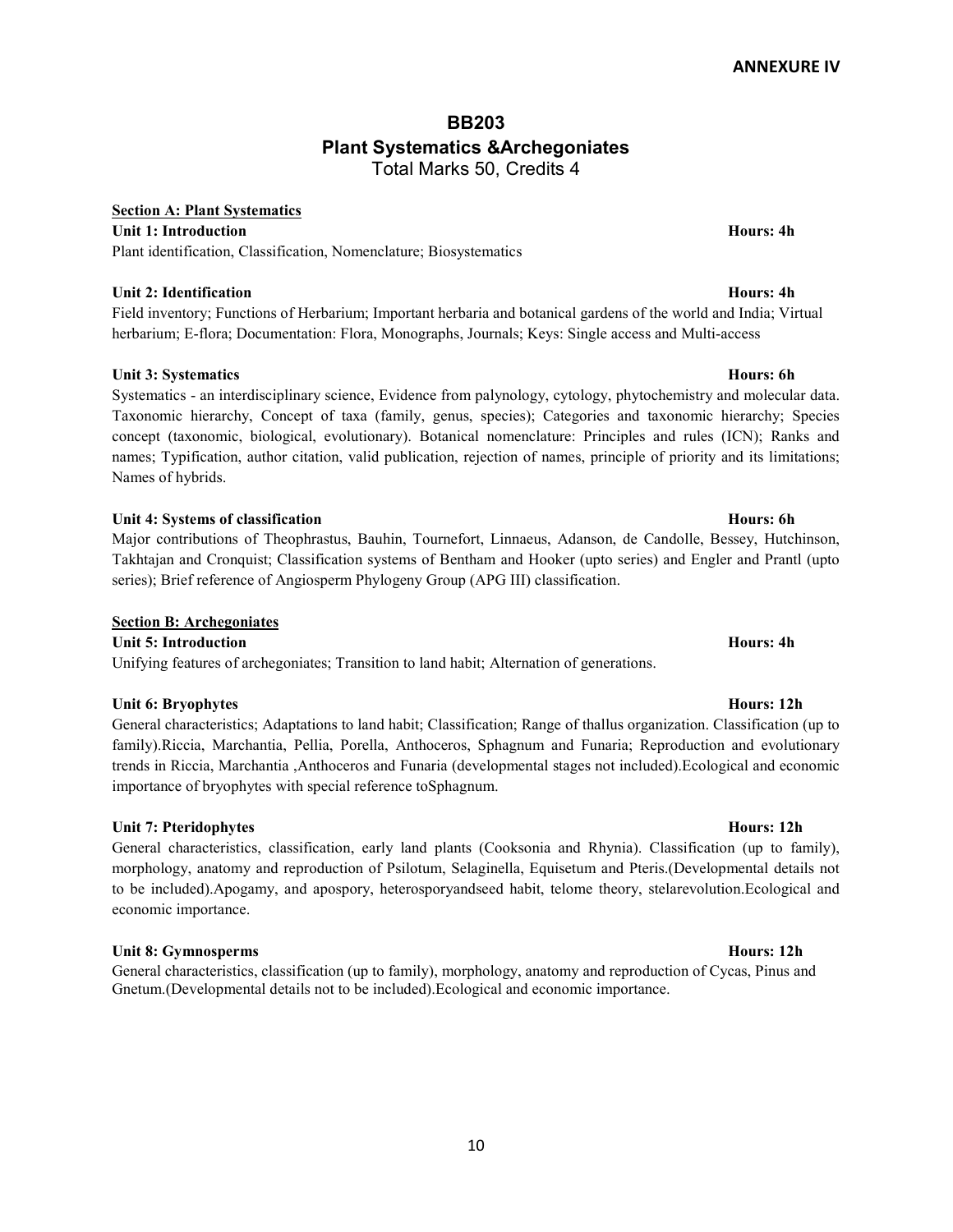# Semester IV

## BB202

# Biotechniques& Biostatistics

Total Marks 50, Credits 4

Unit 1. Bioenergetics **Hours: 4** 

First and Second Laws of Thermodynamics; Definition of Gibb's Free Energy, Enthalpy, and Entropy; Mathematical Relationships Among Them; Standard Free Energy Change and Equilibrium Constant; Coupled Reactions And Additive Nature of Standard Free Energy Change; Energy Rich Compounds: Phosphoenolpyruvate, 1,3- Bisphosphoglycerate, Thioesters, ATP.

## Unit 2. Microscopy: Principles and applications. The matrix of the set of the Hours: 8

Principles and applications of - Light microscopy: brightfield and darkfield, Phase contrast microscopy, Fluorescence Microscopy, Confocal Microscopy, Electron Microscopy (Scanning and Transmission Electron Microscopy); Micrometry.

## Unit 3. Electromagnetic radiation and Spectrophotometry. The extra section of the Hours: 8

Basic principles of electromagnetic radiation: Energy, wavelength, wave numbers and frequency, review of electronic structure of molecules.

UV-visible spectrophotometry: Beer Lambert law, light absorption and its transmittance, factors affecting absorption properties of a chromophore, Principle and use of study of absorption spectra of biomolecules; structural analyses of DNA/ protein using absorption of UV light. Colorimetry and turbidometry

Fluorescence spectroscopy: Theory of fluorescence, static and dynamic quenching, resonance energy transfer, fluorescent probes in the study of protein and nucleic acids.

Mass spectrometry (MALDI-TOF): Physical basis and uses of MS in the analysis of proteins/ nucleic acids.

### Unit 4. Radiation Biology. The contract of the contract of the contract of the contract of the contract of the contract of the contract of the contract of the contract of the contract of the contract of the contract of the

Concept of radioisotopes, types of radioactive decay (gamma and beta emitter), half-life, detection and measurement of radioactivity: methods based upon ionization (GM counter), methods based upon excitation (scintillation counter). Autoradiography, radioisotopes in diagnosis and radiotherapy. Effect of radiations (ionizing and nonionizing) on living systems, precautions and safety measures in handling radioisotopes.

### Unit 5. Chromatography. **Hours: 10**

Principles and applications of paper chromatography (including Descending and 2-D), Thin layer chromatography, Column chromatography: packing and fraction collection. Gel filtration chromatography, ionexchange chromatography and affinity chromatography; GLC, HPLC.

## Unit 6. Electrophoresis. Hours: 6

Principle and applications of native polyacrylamide gel electrophoresis, SDS- polyacrylamide gel electrophoresis, Isoelectric focusing, 2D gel electrophoresis; Zymogram preparation; Principle and applications of Agarose gel electrophoresis.

## Unit 6. Hydrodynamic methods & Centrifugation **Hours:** 10 Hours: 10

Viscosity: Methods of measurement of viscosity, specific and intrinsic viscosity, relationship between viscosity and molecular weight, measurement of viscoelasticity of DNA.

Sedimentation: Principle of centrifugation; Svedberg equation, RCF and sedimentation coefficient; relationship between RPM and RCF; Fixed angle and swinging bucket rotors; differential and density gradient centrifugation, preparative and analytical ultracentrifugation techniques, fractionation of cellular components using centrifugation with examples.

Flow Cytometry: Basic principle of flow cytometry and cell sorting, detection strategies in flow cytometry.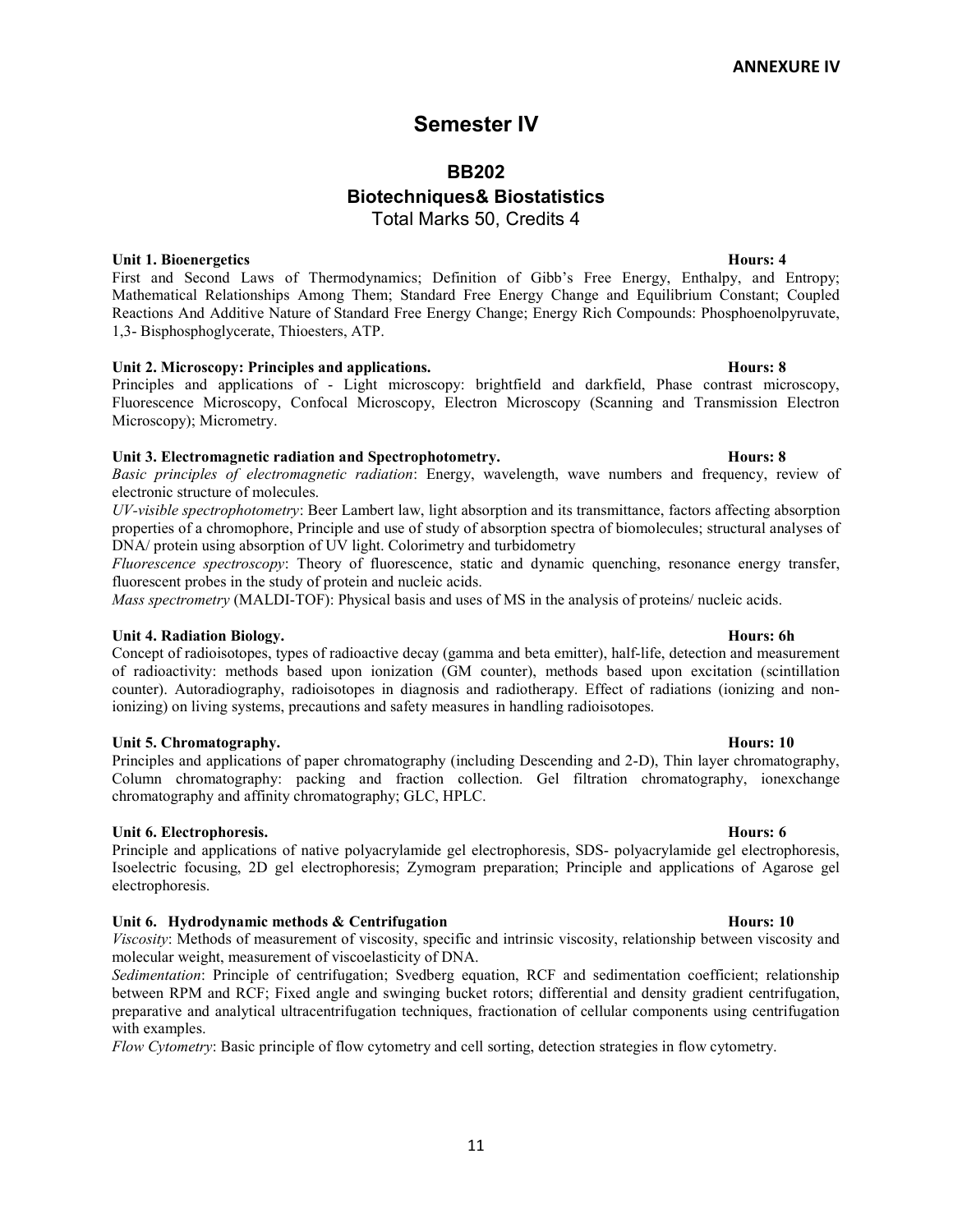### Unit 8. Biostatistics. Hours: 8

Data in Biology: samples and populations, techniques of sampling (random and stratified), sampling and nonsampling errors, variables in biology, accuracy, precision, univariate and bivariate frequency distributions and their graphical representations.

Measures of Central Tendency: Arithmetic, geometric and harmonic means, mode, median and partition values. Measures of Dispersion: Range, standard deviation, coefficient of variance and covariance. Skewness and Kurtosis.

Probability: Basic concepts, addition and multiplication rules of probability, conditional probability, Binomial distribution, Poisson distribution, normal distribution and exponential distribution along with their properties and relationships. Test of Hypothesis: Chi square, t Test

## BB292 Practical III Total Marks 50, Credits 4

### Unit I

- 1. Paper and thin layer chromatography: separation of plant pigments
- 2. Demonstration of Agarose and SDS Page electrophoresis
- 3. Effect of different solvents on UV absorption spectra of proteins.
- 4. Study of structural changes of proteins at different temperature using UV spectrophotometry.
- 5. Determination of melting temperature of DNA.
- 6. Study the effect of temperature on the viscosity of a macromolecule (Protein/DNA).
- 7. Use of viscometry in the study of ligand binding to DNA/protein.

### Unit II

- 1. Determination of osmotic potential of plant cell sap by plasmolytic method
- 2. Determination of water potential of given tissue (potato tuber) by weight method
- 3. Study of the effect of wind velocity and light on the rate of transpiration in excised twig/leaf
- 4. Calculation of stomatal index and stomatal frequency from the two surfaces of leaves of a mesophyte and xerophytes
- 5. To calculate the area of an open stoma and percentage of leaf area open through stomata in a mesophyte and xerophyte (both surfaces)
- 6. To study the phenomenon of seed germination (effect of light)
- 7. To study the effect of different concentrations of IAA on Avena coleoptile elongation (IAA Bioassay)
- 8. To study the induction of amylase activity in germinating barley grains.

## Unit III

- 1. Morphological study of the sporophytic plant body: Lycopodium, Ophioglossum, Marsilea and Pteris
- 2. Workout of reproductive structures: Selaginella, Equisetum, Pteris
- 3. Study of permanent slides: Psilotum (T.S. of synangium), Lycopodium (L.S. of strobilus), Ophioglossum (L.S. of spike), Marsilea (L.S. of sporocarp)
- 4. Study of types of inflorescence, flower and fruit with labeled sketches
- 5. Work out, description, preparation of floral formula and floral diagram: Malvaceae, Fabaceae, Solanaceae, Acanthaceae, Labiatae, Rubiaceae
- 6. Spot identification (binomial, family) of plants from families included in the theoretical syllabus
- 7. Morphological study of gymnosperms: Cycas (microsporophyll and megasporophyll), Pinus (male & female cone), Gnetum (L.S. of male cone and ovule)
- 8. At least four excursions including one long excursion to a specialized phytogeographical zone of India.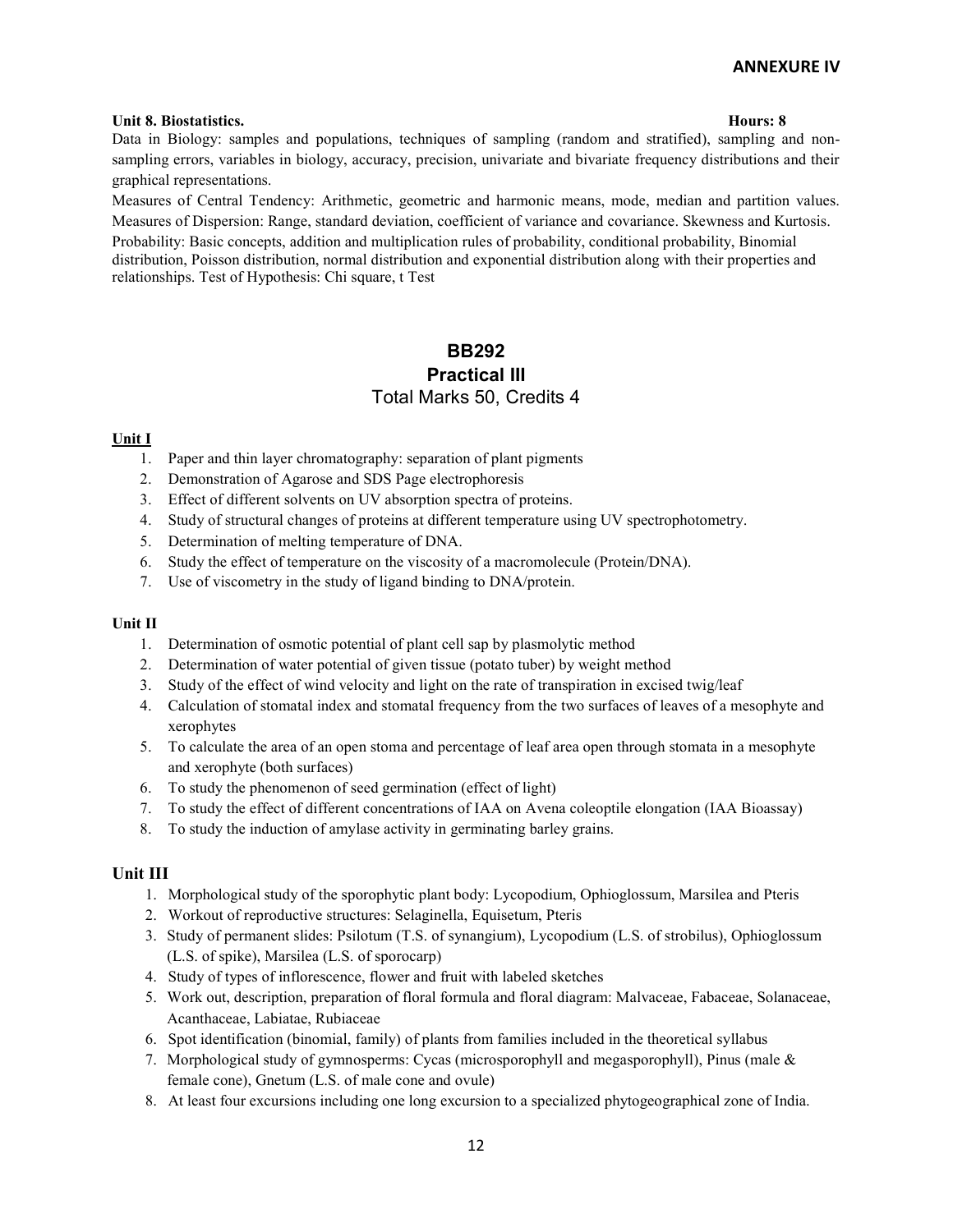- 9. Study of community structure by quadrat method and determination of (i) minimal size of quadrat (ii) frequency, density, and abundance of components (to be done during excursion
- 10. Herbarium specimen: preparation of 25 angiospermic specimens (identified with author citation, voucher number and arranged following Bentham & Hooker's system of classification) to be submitted in the University examination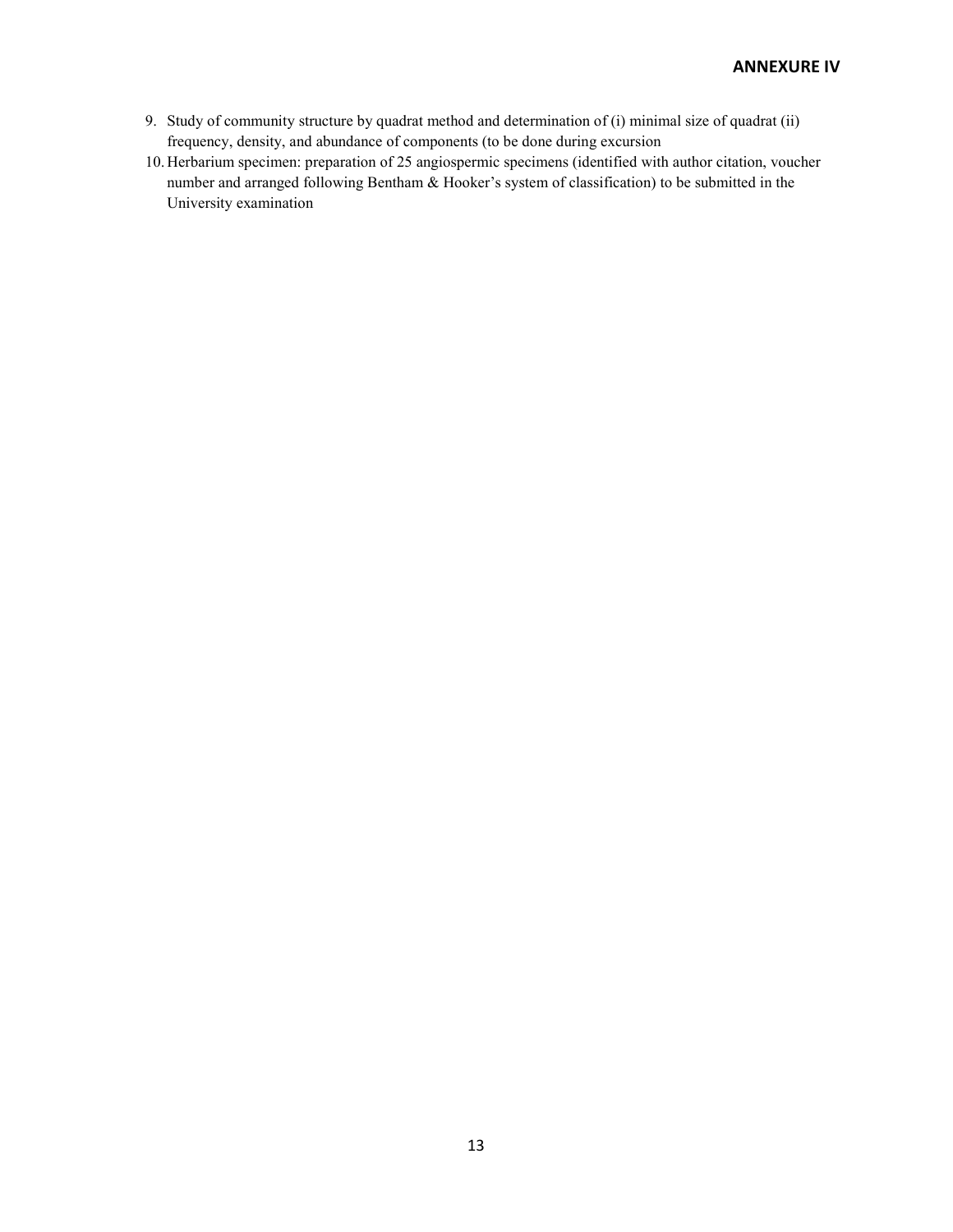# Semester V

## BB301

# Immunology

Total Marks 50, Credits 4

Unit 1 Introduction **Hours: 4** Concept of Innate and Adaptive immunity; Contributions of following scientists to the development of field of immunology - Edward Jenner, Karl Landsteiner, Robert Koch, Paul Ehrlich, Elie Metchnikoff, Peter Medawar, MacFarlane Burnet, Neils K Jerne, Rodney Porter and Susumu Tonegawa.

## Unit 2 Immune Cells and Organs **Hours: 8**

Structure, Functions and Properties of: ImmuneCells – Stem cell, T cell, B cell, NK cell, Macrophage, Neutrophil, Eosinophil, Basophil, Mast cell, Dendritic cell; and Immune Organs – Bone Marrow, Thymus, Lymph Node, Spleen, GALT, MALT, CALT.

## Unit 3 Antigens Hours: 4

Characteristics of an antigen (Foreignness, Molecular size and Heterogeneity); Haptens; Epitopes (T & B cell epitopes); T-dependent and T-independent antigens; Adjuvants.

## Unit 4 Antibodies **Hours: 6**

Structure, Types, Functions and Properties of antibodies; Antigenic determinants on antibodies (Isotypic, allotypic, idiotypic); VDJ rearrangements; Monoclonal and Chimeric antibodies.

## Unit 5 Major Histocompatibility Complex **Hours: 4** Hours: 4

Organization of MHC locus (Mice & Human); Structure and Functions of MHC I & II molecules; Antigen processing and presentation (Cytosolic and Endocytic pathways).

## Unit 6 Complement System **Hours: 4**

Components of the Complement system; Activation pathways (Classical, Alternative and Lectin pathways); Biological consequences of complement Activation

## Unit 7 Generation of Immune Response **Hours: 10** Hours: 10

Primary and Secondary Immune Response; Generation of Humoral Immune Response (Plasma and Memory cells); Generation of Cell Mediated Immune Response (Self MHC restriction, T cell activation, Co- stimulatory signals); Killing Mechanisms by CTL and NK cells, Introduction to tolerance.Principle of vaccination.

## Unit 8 Immunological Disorders and Tumor Immunity **Hours: 10** Hours: 10

Types of Autoimmunity and Hypersensitivity with examples; Immunodeficiencies - Animal models (Nude and SCID mice), SCID, DiGeorge syndrome, Chediak- Higashi syndrome, Leukocyte adhesion deficiency, CGD; Types of tumors, tumor Antigens, causes and therapy for cancers.

## Unit 9 Immunological Techniques **Hours: 10** Immunological Techniques **Hours: 10**

Principles of Precipitation, Agglutination, Immunodiffusion, Immunoelectrophoresis, RIA, ELISA, ELISPOT, Western blotting, Immunofluoresence, Flow cytometry, Immunoelectron microscopy.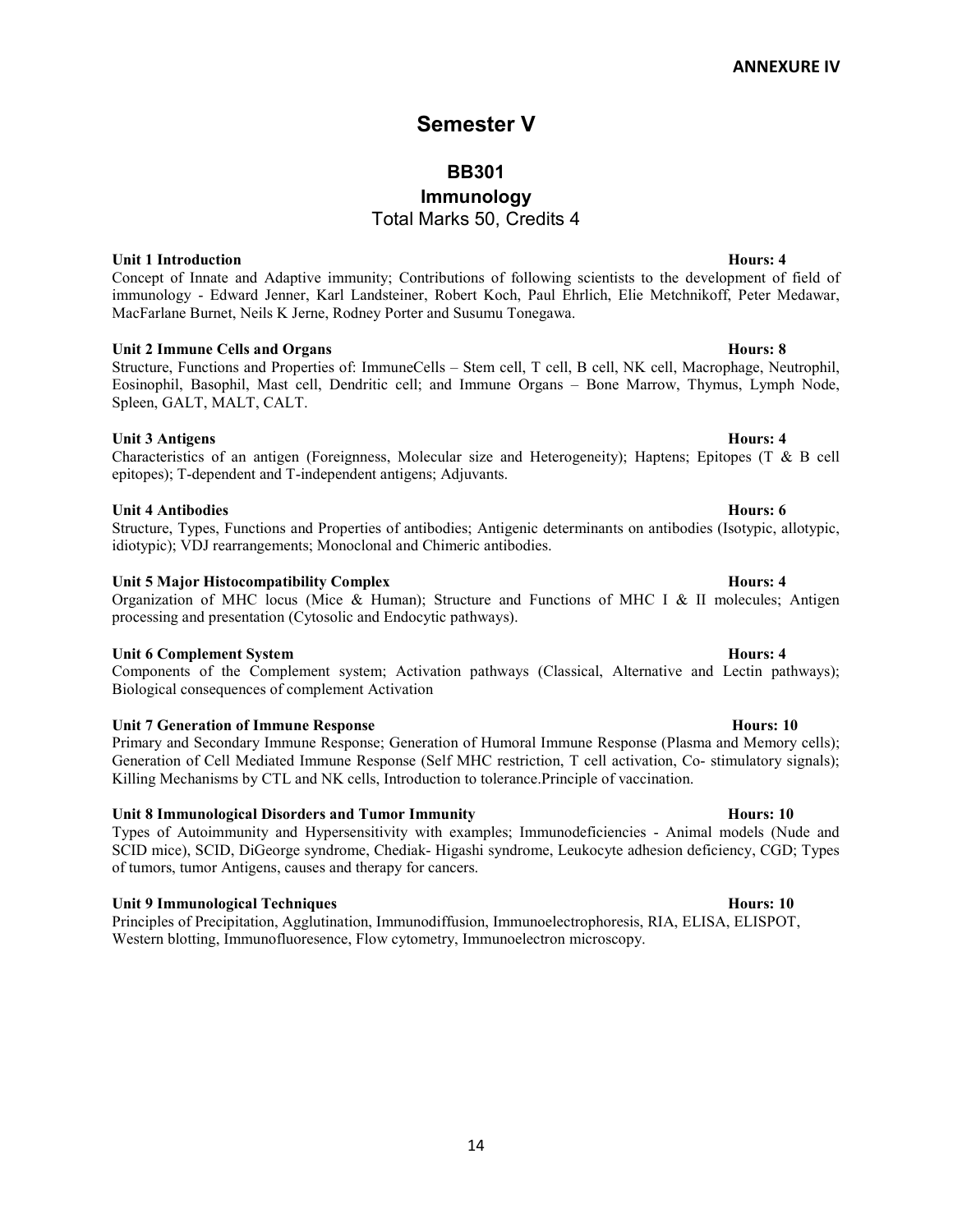## BB303 Anatomy & Reproductive Biology of Angiosperms Total Marks 50, Credits 4

## Unit 1: Introduction and scope of Plant Anatomy **Hours: 2h** Hours: 2h

Applications in systematics, forensics and pharmacognosy

## Unit 2: Tissues Hours: 8h

Classification of tissues; Simple and complex tissues (no phylogeny); cytodifferentiation of tracheary elements and sieve elements;Pits and plasmodesmata; Wall ingrowths and transfer cells, adcrustation and incrustation, Ergastic substances.

## Unit 3: Stem, leaf and root **Hours: 10h**

Organization of shoot apex (Apical cell theory, Histogen theory, Tunica Corpus theory, continuing meri`stematic residue, cytohistological zonation); Types of vascular bundles; Structure of dicot and monocot stem. Structure of dicot and monocot leaf, Kranz anatomy. Organization of root apex (Apical cell theory, Histogen theory, Korper-Kappe theory); Quiescent centre; Root cap; Structure of dicot and monocot root; Endodermis, exodermis and origin of lateral root.

## Unit 4: Vascular Cambium **Hours: 4h** Unit 4: Vascular Cambium

Structure, function and seasonal activity of cambium; Secondary growth in root and stem.

## Unit 5: Wood Hours: 2h

# Axially and radially oriented elements; Types of rays and axial parenchyma; Cyclic aspects and reaction wood; Sapwood and heartwood; Ring and diffuse porous wood; Early and late wood, tyloses; Dendrochronology.

## Unit 6: Adaptive and Protective Systems Hours: 4h

Epidermal tissue system, cuticle, epicuticular waxes, trichomes(uni-and multicellular, glandular and nonglandular, two examples of each), stomata (classification); Adcrustation and incrustation; Anatomical adaptations of xerophytes and hydrophytes.

## Unit 7: Introduction to angiosperms Hours: 2h

## History (contributions of G.B. Amici, W. Hofmeister, E. Strasburger, S.G. Nawaschin, P. Maheshwari, B.M. Johri, W.A. Jensen, J. Heslop-Harrison) and scope.

## Unit 8: Anther Hours:2h

Anther wall: Structure and functions, microsporogenesis, callose deposition and its significance.

## Unit 9: Pollen biology Hours: 4h

Microgametogenesis; Pollen wall structure, MGU (male germ unit) structure, NPC system; Palynology and scope (a brief account); Pollen wall proteins; Pollen viability, storage and germination; Abnormal features: Pseudomonads, polyads, massulae, pollinia.

## Unit 10: Ovule Hours: 4h

Structure; Types; Special structures–endothelium, obturator, aril, caruncle and hypostase; Female gametophyte– megasporogenesis (monosporic, bisporic and tetrasporic) and megagametogenesis (details of *Polygonumtype*); Organization and ultrastructure of mature embryo sac.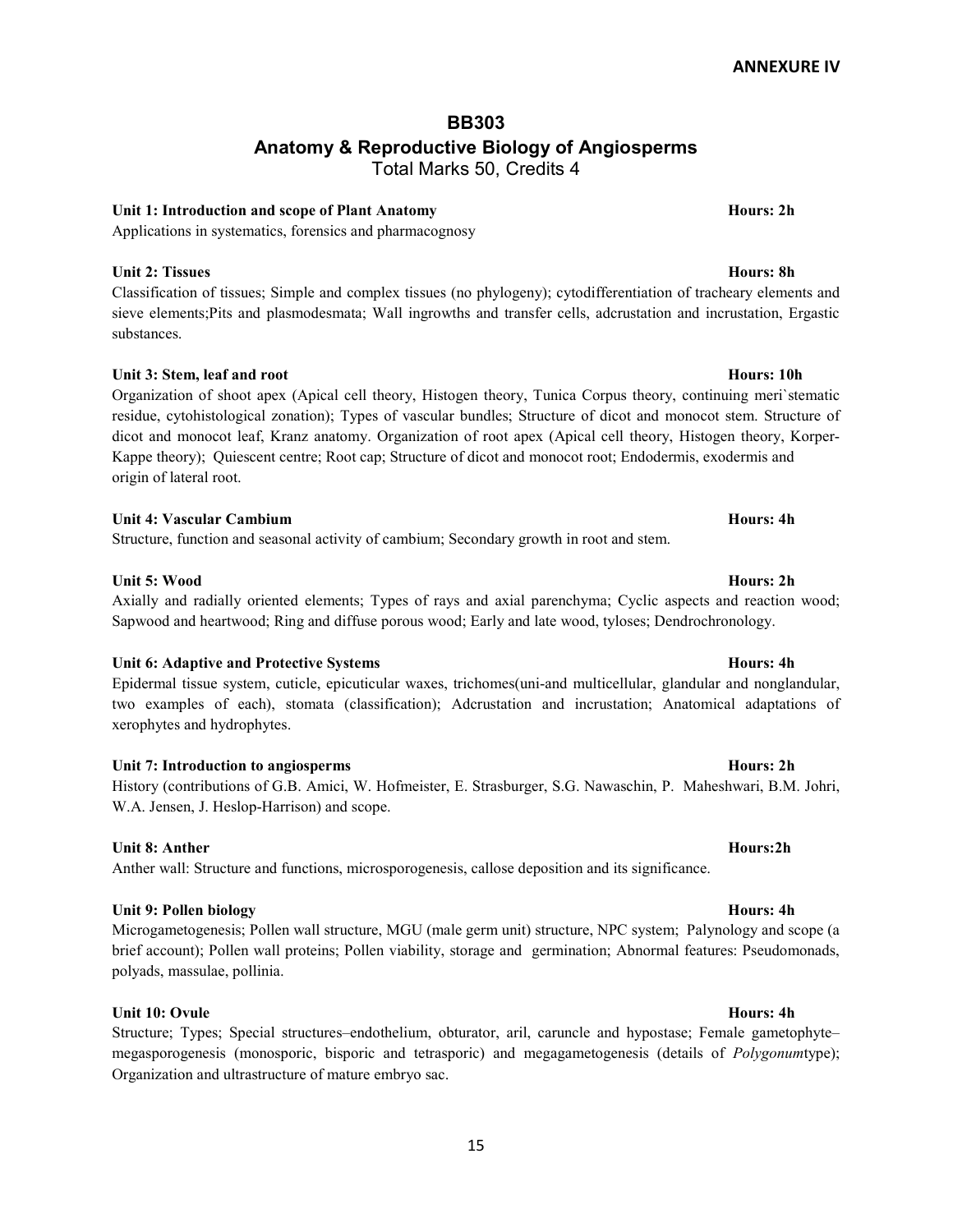## Unit 11: Pollination and fertilization Hours: 4h Pollination types and significance; adaptations; structure of stigma and style; path of pollen tube in pistil; double

# fertilization

Unit 12: Self incompatibility Hours: 4h

Basic concepts (interspecific, intraspecific, homomorphic, heteromorphic, GSI and SSI); Methods to overcome selfincompatibility: mixed pollination, bud pollination, stub pollination; Intraovarian and in vitro pollination; Modification of stigma surface, parasexual hybridization; Cybrids, in vitro fertilization.

## Unit 13: Endosperm Hours: 4h

Types, development, structure and functions.

## Unit 14: Embryo Hours: 6h

Six types of embryogeny; General pattern of development of dicot and monocot embryo; Suspensor: structure and functions; Embryo-endosperm relationship; Nutrition of embryo; Unusual features; Embryo development in Paeonia. Seed: Structure, importance and dispersal mechanisms,Polyembryony and apomixes: Introduction; Classification; Causes and applications.

## BB305 Plant metabolism Total Marks 50, Credits 4

## Unit 1: Concept of metabolism **Hours: 2h** Hours: 2h

Introduction, anabolic and catabolic pathways, regulation of metabolism, role of regulatory enzymes (allosteric ,covalent modulation and Isozymes).

## Unit 2: Carbon assimilation **Hours: 10h**

Historical background, photosynthetic pigments, role of photosynthetic pigments (chlorophylls and accessory pigments), antenna molecules and reaction centres, photochemical reactions, photosynthetic electron transport, PSI, PSII, Q cycle, CO2 reduction, photorespiration, C4pathways; Crassulacean acid metabolism; Factors affecting CO2 reduction.

## Unit 3: Carbohydrate metabolism example of the state of the state of the Hours: 8h equation of the Hours: 8h

Synthesis and catabolism of sucrose and starch.

## Unit 4: Carbon Oxidation **Hours: 12h**

Glycolysis, fate of pyruvate, regulation of glycolysis, oxidative pentose phosphate pathway, oxidative decarboxylation of pyruvate, regulation of PDH, NADH shuttle; TCA cycle, amphibolic role, anaplerotic reactions, regulation of the cycle, mitochondrial electron transport, oxidative phosphorylation, cyanide-resistant respiration, factors affecting respiration.

## Unit 5: ATP-Synthesis Hours: 6h

Mechanism of ATP synthesis, substrate level phosphorylation, chemiosmotic mechanism (oxidative and photophosphorylation), ATP synthase, Boyers conformational model, Racker's experiment, Jagendorf's experiment; role of uncouplers.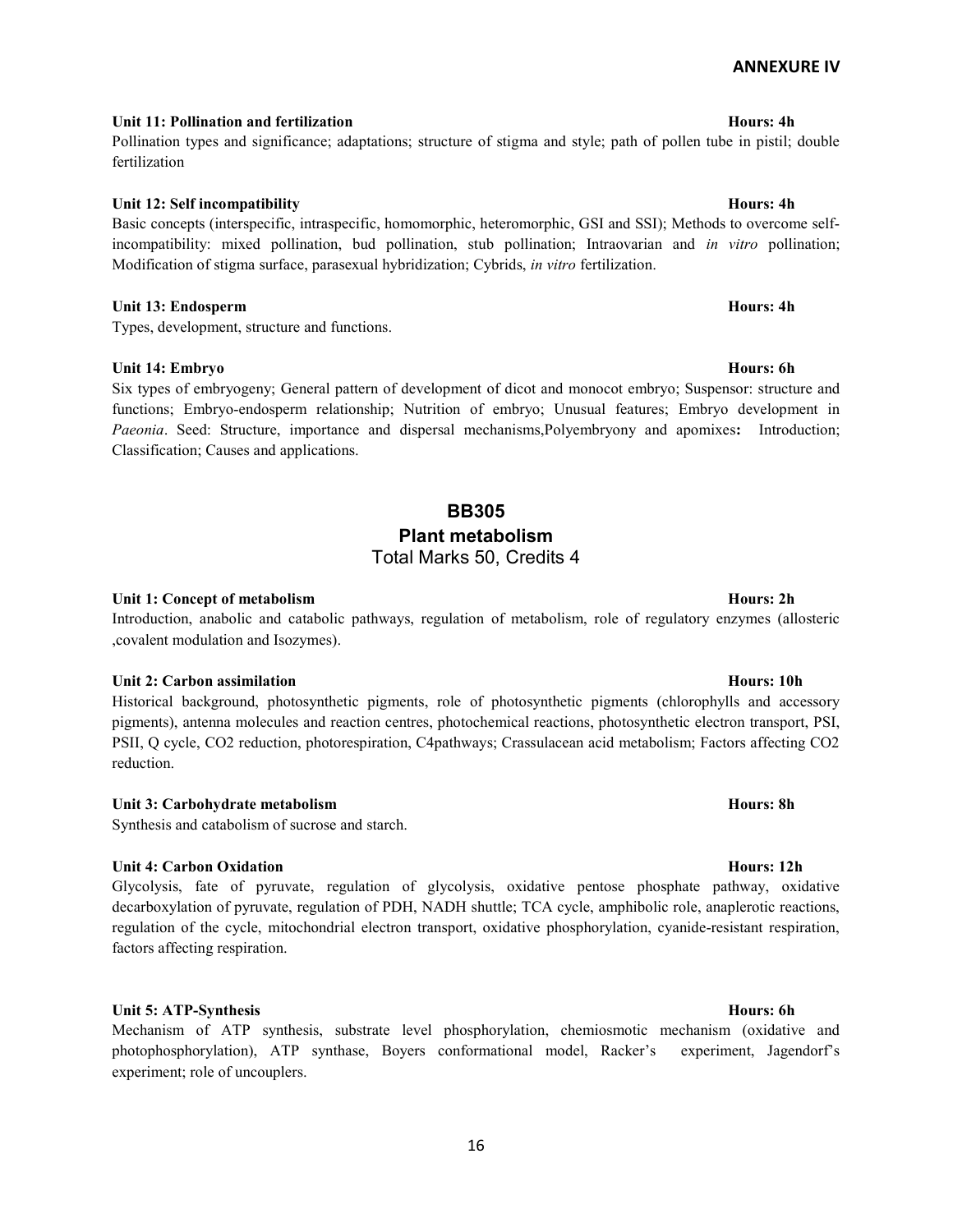## Unit 6: Lipid metabolism Hours: 10h

## Synthesis and breakdown of triglycerides, β-oxidation, glyoxylate cycle, gluconeogenesis and its role in mobilisation of lipids during seed germination, α oxidation.

## Unit 7: Nitrogen metabolism **Hours: 8h** Hours: 8h

Nitrate assimilation, biological nitrogen fixation (examples of legumes and non-legumes); Physiology and biochemistry of nitrogen fixation; Ammonia assimilation and transamination.

### Unit 8: Mechanisms of signal transduction example of the Hours: 4h

Concept of Signal transduction; Calcium, phospholipids, cGMP and NO mediated signaling.

## BB391 Practical IV Total Marks 50, Credits 4

## Unit I

- 1. Identification of human blood groups.
- 2. Perform Total Leukocyte Count of the given blood sample.
- 3. Perform Differential Leukocyte Count of the given blood sample.
- 4. Separate serum from the blood sample (demonstration).
- 5. Perform immunodiffusion by Ouchterlony method.
- 6. Perform DOT ELISA.
- 7. Perform immunoelectrophoresis.

## Unit II

- 1. Anther: Wall and its ontogeny; Tapetum (amoeboid and glandular); MMC, spore tetrads, uninucleate, bicelled and dehisced anther stages through slides/micrographs, male germ unit (MGU) through photographs and schematic representation.
- 2. Pollen grains: Fresh and acetolyzed showing ornamentation and aperture, psuedomonads, polyads, pollinia (slides/photographs,fresh material), ultrastructure of pollen wall(micrograph); Pollen viability: Tetrazoliumtest.germination: Calculation of percentage germination in different media using hanging drop method.
- 3. Ovule: Types-anatropous, orthotropous, amphitropous/campylotropous, circinotropous, unitegmic, bitegmic; Tenuinucellate and crassinucellate; Special structures: Endothelium,obturator, hypostase, caruncle and aril (permanent slides/specimens/photographs).
- 4. Female gametophyte through permanent slides/ photographs: Types, ultrastructure of mature egg apparatus.
- 5. Intra-ovarian pollination; Test tube pollination through photographs.
- 6. Endosperm: Dissections of developing seeds for endosperm with free-nuclear haustoria.
- 7. Embryogenesis: Study of development of dicot embryo through permanent slides; dissection of developing seeds for embryos at various developmental stages; Study of suspensor through electron micrographs.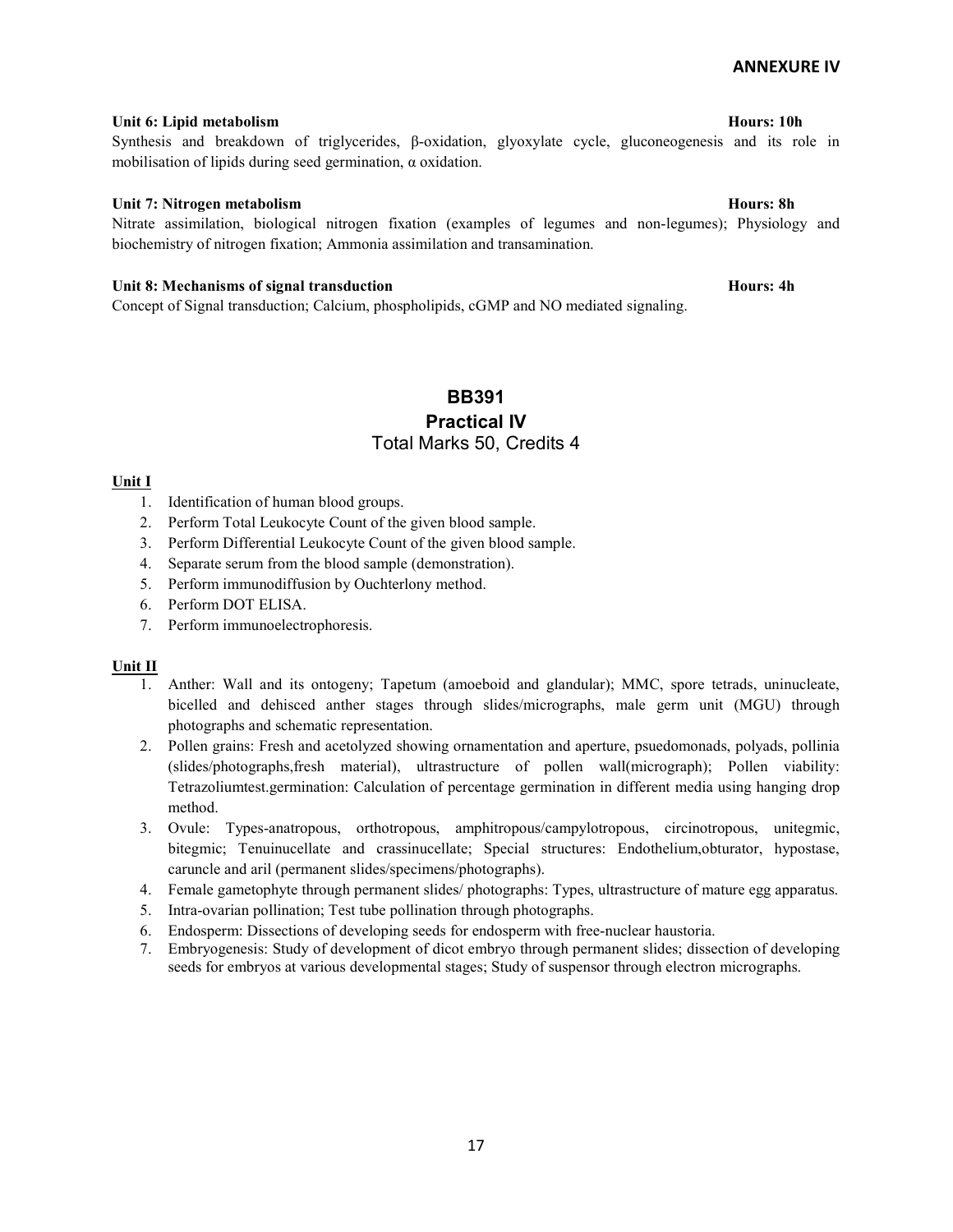## BB393 Practical V Total Marks 50, Credits 4

## Unit I

- 1. Study of anatomical details through permanent slides/temporary stain mounts/macerations/ museum specimens with the help of suitable examples.
- 2. Apical meristem of root, shoot and vascular cambium.
- 3. Distribution and types of parenchyma, collenchyma and sclerenchyma.
- 4. Xylem: Tracheary elements-tracheids, vessel elements; thickenings; perforation plates; xylem fibres.
- 5. Wood: ring porous; diffuse porous; tyloses; heart- and sapwood.
- 6. Phloem: Sieve tubes-sieve plates; companion cells; phloem fibres.
- 7. Epidermal system: cell types, stomata types; trichomes: non-glandular and glandular.
- 8. Root: monocot, dicot, secondary growth.
- 9. Stem: monocot, dicot primary and secondary growth; periderm; lenticels.
- 10. Leaf: isobilateral, dorsiventral, C4 leaves (Kranz anatomy).

## Unit II

- 1. Chromatographic separation of photosynthetic pigments.
- 2. Experimental demonstration of Hill's reaction
- 3. To study the effect of light intensity on the rate of photosynthesis.
- 4. Effect of carbon dioxide on the rate of photosynthesis.
- 5. To compare the rate of respiration in different parts of a plant.
- 6. To demonstrate activity of Nitrate Reductase in germinationg leaves of different plant sources.
- 7. To study the activity of lipases in germinating oilseeds and demonstrate mobilization of lipids during germination.
- 8. Demonstration of absorption spectrum of photosynthetic pigments.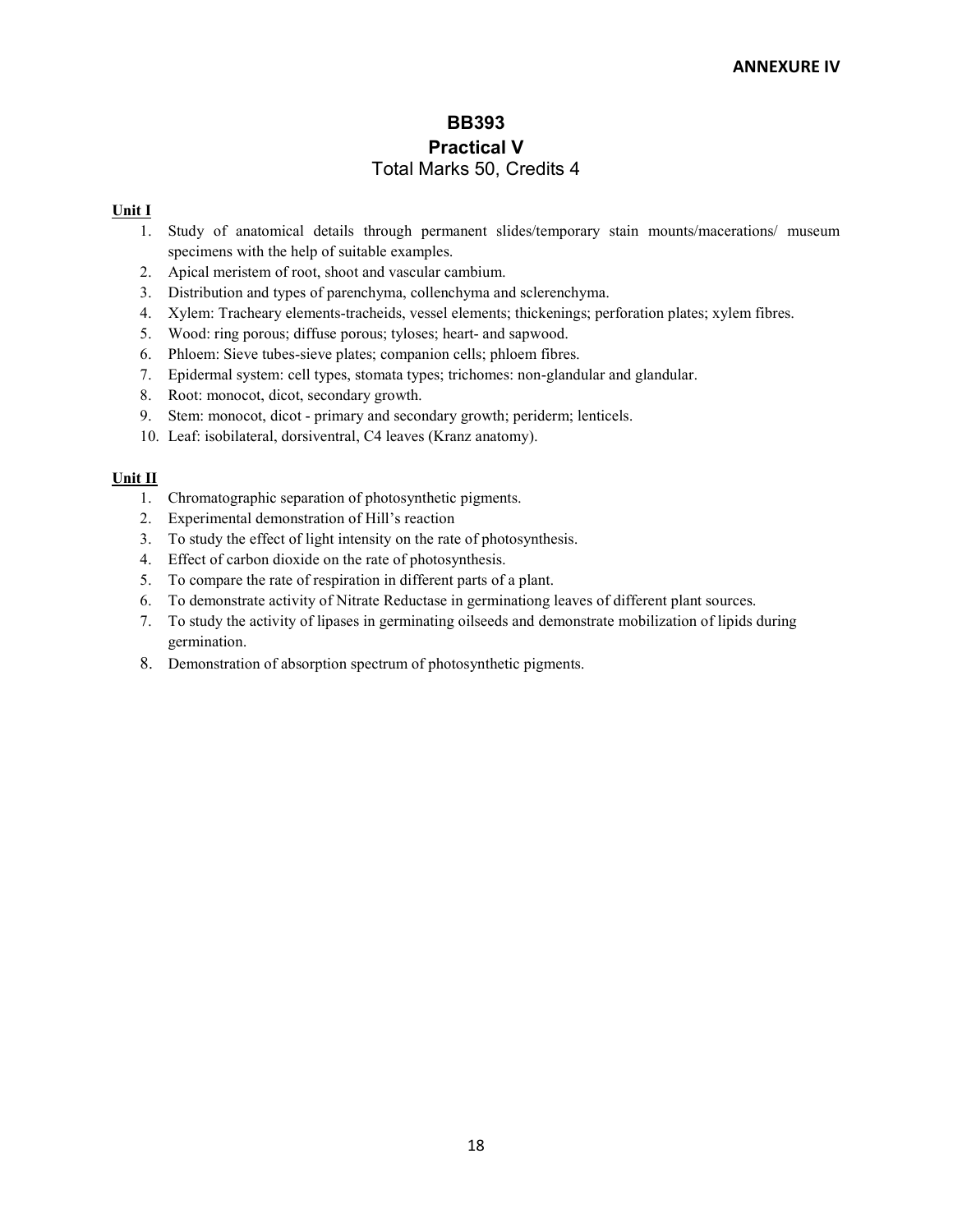## Semester VI

## BB302 Plant Biotechnology Total Marks 50, Credits 4

### Unit 1: Plant Tissue Culture **Hours: 15h**

Historical perspective; Composition of media; Nutrient and hormone requirements (role of vitamins and hormones); Totipotency; Organogenesis; Embryogenesis (somatic and zygotic); Protoplast isolation, culture and fusion; Tissue culture applications (micropropagation, androgenesis, virus elimination, secondary metabolite production, haploids, triploids and hybrids; Cryopreservation; Germplasm Conservation).

### Unit 2: Recombinant DNA technology **Hours: 30h** Hours: 30h

Restriction Endonucleases (History, Types I-IV, biological role and application); Restriction Mapping (Linear and Circular); Cloning Vectors: Prokaryotic (pUC 18 and pUC19, pBR322, Ti plasmid, BAC); Lambda phage, M13 phagemid, Cosmid, Shuttle vector; Eukaryotic Vectors (YAC and briefly PAC, MAC, HAC).Gene Cloning (Recombinant DNA, Bacterial Transformation and selection of recombinant clones, PCR-mediated gene cloning); Gene Construct; construction of genomic and cDNA libraries, screening DNA libraries to obtain gene of interest by genetic selection; complementation, colony hybridization; Probes-oligonucleotide, heterologous, PCR; Methods of gene transfer- Agrobacterium-mediated, Direct gene transfer by Electroporation, Microinjection, Microprojectile bombardment; Selection of transgenics– selectable marker and reporter genes (Luciferase, GUS, GFP).

### Unit 3: Applications of Biotechnology **Hours: 15h**

Pest resistant (Bt-cotton); herbicide resistant plants (RoundUp Ready soybean); Transgenic crops with improved quality traits (FlavrSavr tomato, Golden rice); Improved horticultural varieties (Moondust carnations); Role of transgenics in bioremediation (Superbug); edible vaccines; Industrial enzymes (Aspergillase, Protease, Lipase); Gentically Engineered Products–Human Growth Hormone; Humulin; Biosafety concerns.

## BB304 Economic Botany Total Marks 50, Credits 4

### Unit 1: Origin of Cultivated Plants Hours: 6h

Concept of Centres of Origin, their importance with reference to Vavilov's work, examples of major plant introductions; Crop domestication and loss of genetic diversity; evolution of new crops/varieties, importance of germplasmdiversty.

## Unit 2: Cereals Hours: 6h

Wheat and Rice (origin, morphology, processing &uses), brief account of millets, Green revolution.

### Unit 3: Legumes Hours: 4h

General account, importance to man and ecosystem

### Unit 4: Sugars & Starches (4 lectures) Hours: 4h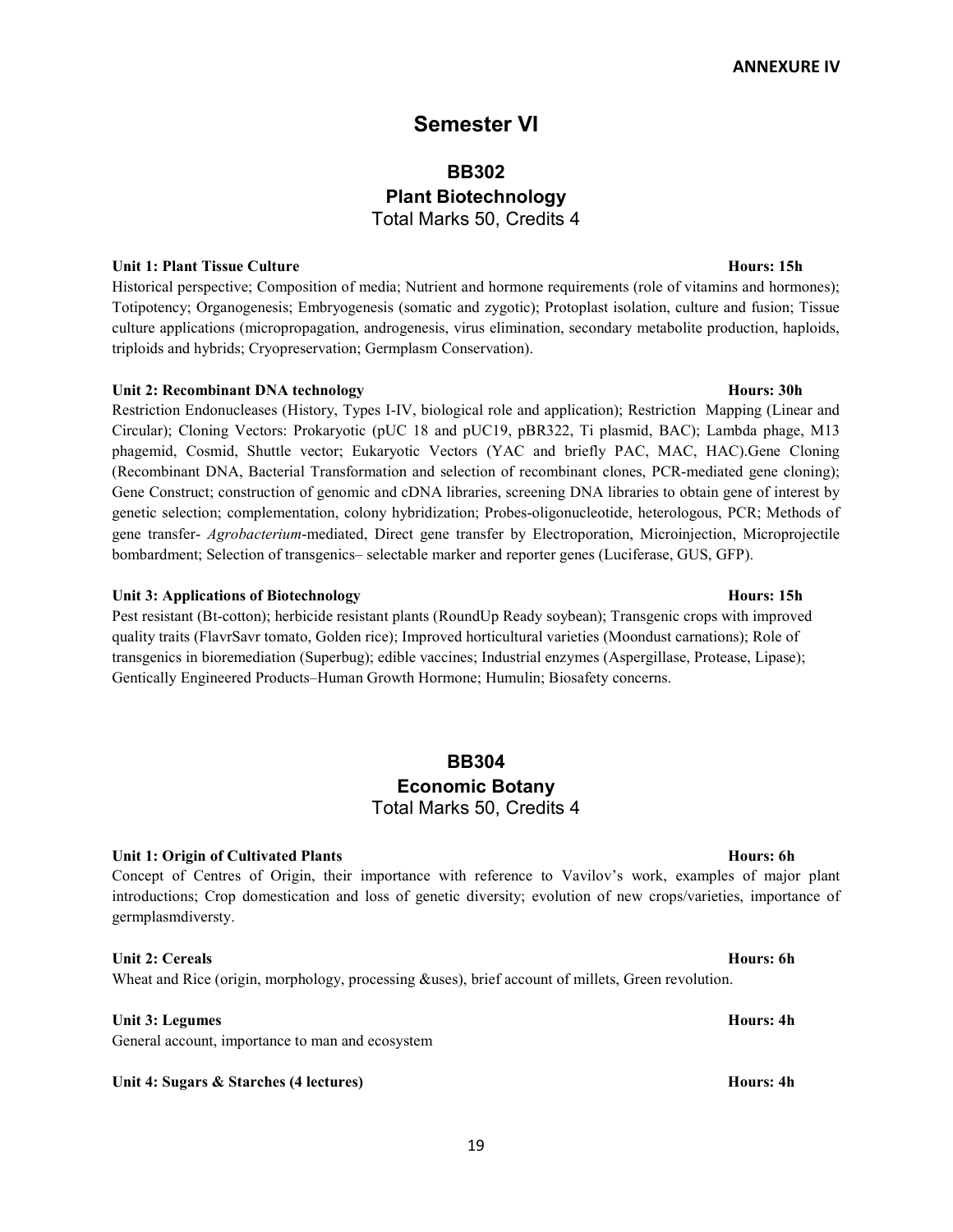Unit 5: Spices Hours: 4h Listing of important spices, their family and part used, economic importance with special reference to fennel, saffron, clove and black pepper Unit 6: Beverages Hours: 4h Tea, Coffee (morphology, processing & uses) Unit 7: Oils & Fats Hours: 4h General description, classification, extraction, their uses and health implications groundnut, coconut, linseed and Brassica andCoconut (Botanical name, family & uses) Unit 8: Essential Oils **Hours: 4h** Bours: 4h Bours: 4h Bours: 4h Bours: 4h Bours: 4h Bours: 4h Bours: 4h Bours: 4h General account, extraction methods, comparison with fatty oils & their uses. Unit 9: Natural Rubber Hours: 4h Para-rubber: tapping, processing and uses. Unit 10: Drug-yielding plants Hours: 6h Therapeutic and habit-forming drugs with special reference to Cinchona, Digitalis, Papaverand Cannabis Unit 11: Tobacco Hours: 4h Tobacco (Morphology, processing, uses and health hazards) Unit 12: Timber plants **Hours: 4h** Unit 12: Timber plants General account with special reference to teak and pine Unit 13: Fibres Hours: 6h Classification based on the origin of fibres, Cotton and Jute (morphology, extraction and uses).

Morphology and processing of sugarcane, products and by-products of sugarcane industry. Potato – morphology,

BB 306 Genetics & Genomics Total Marks 50, Credits 4

Unit 1: Mendelian genetics and its extension extension the state of the Hours: 10h

propagation & uses.

Mendelism: History; Principles of inheritance; Chromosome theory of inheritance; Autosomes and sex chromosomes; Probability and pedigree analysis; Incomplete dominance and codominance; Multiple alleles, Lethal alleles, Epistasis, Pleiotropy, Recessive and Dominant traits, Penetrance and Expressivity, Numericals; Polygenic inheritance.

Unit 2: Extrachromosomal Inheritance **Hours: 5h** Hours: 5h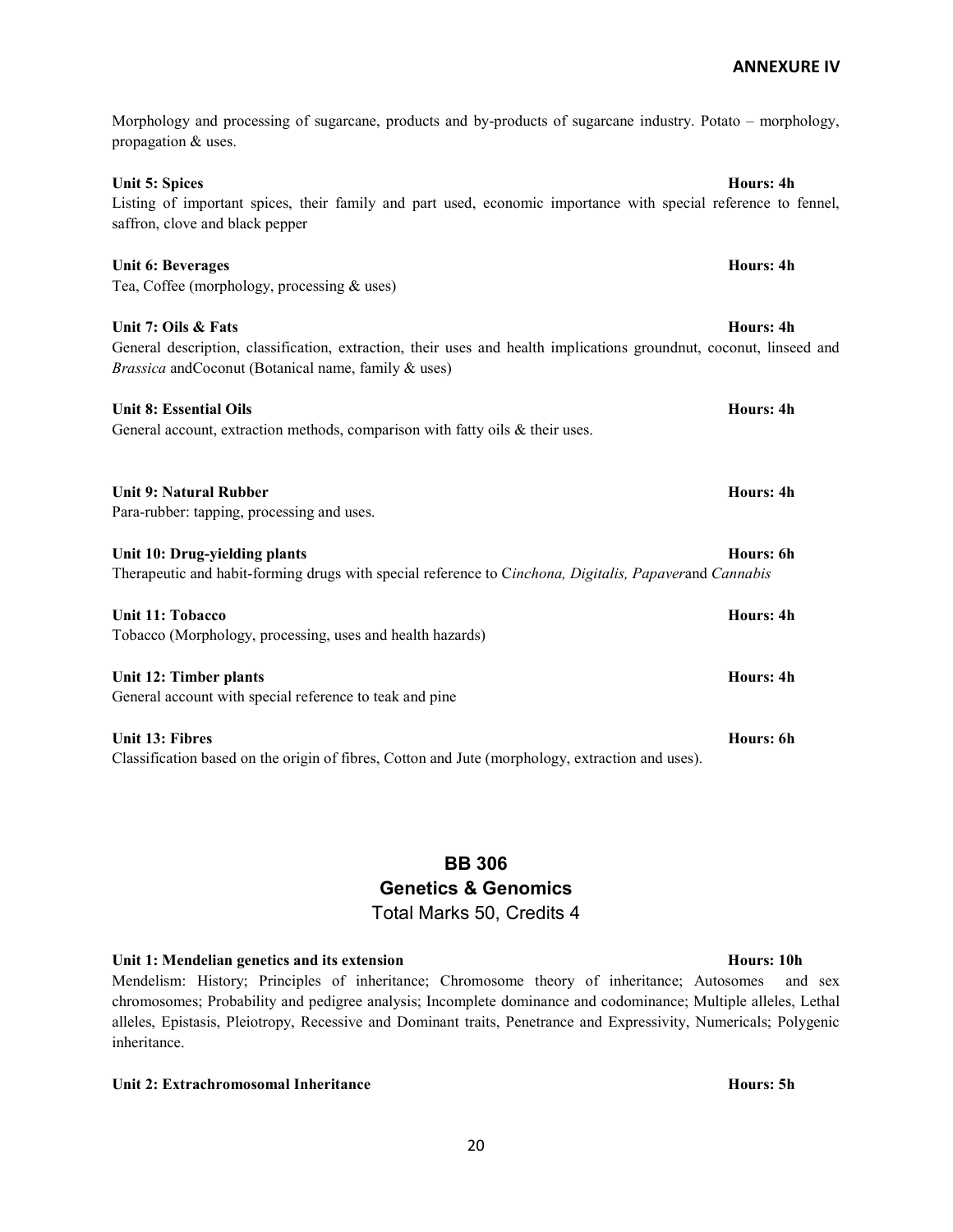Chloroplast mutation: Variegation in Four o'clock plant; Mitochondrial mutations in yeast; Maternal effects-shell coiling in snail; Infective heredity- Kappa particles in Paramecium.

## Unit 3: Linkage, crossing over and chromosome mapping hours: 10h Hours: 10h

Linkage and crossing over-Cytological basis of crossing over; Recombination frequency, two factor and three factor crosses; Interference and coincidence; Numericals based on gene mapping; Sex Linkage.

## Unit 4: Variation in chromosome number and structure **Hours: 1996** Hours: 5h

Deletion, Duplication, Inversion, Translocation, Position effect, Euploidy and Aneuploidy

## Unit 5: Gene mutations **Hours: 10h**

Types of mutations; Molecular basis of Mutations; Mutagens – physical and chemical (Base analogs, deaminating, alkylating and intercalating agents); Detection of mutations: ClB method. Role of Transposons in mutation.DNA repair mechanisms.

## Unit 6: Fine structure of gene **Hours:** 10h

## Classical vs molecular concepts of gene; Cis-Trans complementation test for functional allelism; Structure of Phage T4, rII Locus.

## Unit 7: Population and Evolutionary Genetics **Hours:** Hours: 10h

Allele frequencies, Genotype frequencies, Hardy-Weinberg Law, role of natural selection mutation, genetic drift.Genetic variation and Speciation.

## BB 308 Ecology Total Marks 50, Credits 4

## Unit 1: Introduction **Hours: 6h** Bours: 6h

Basic concepts; Levels of organization. Inter-relationships between the living world and the environment, the components and dynamism, homeostasis.

## Unit 2: Soil **Hours: 6h Hours: 6h Hours: 6h Hours: 6h Hours: 6h Hours: 6h**

## Importance; Origin; Formation; Composition; Physical; Chemical and Biological components; Soil profile; Role of climate in soil development.

## Unit 3: Water Hours: 6h

Importance: States of water in the environment; Atmospheric moisture; Precipitation types (rain, fog, snow, hail, dew); Hydrological Cycle; Water in soil; Water table.

Unit 4: Light, temperature, wind and fire Hours: 6h Variations; adaptations of plants to their variation.

## Unit 5: Population ecology example of the state of the state of the state of the state of the state of the state of the state of the state of the state of the state of the state of the state of the state of the state of th

Characteristics and Dynamics .Ecological Speciation

## Unit 6: Plant communities Hours: 6h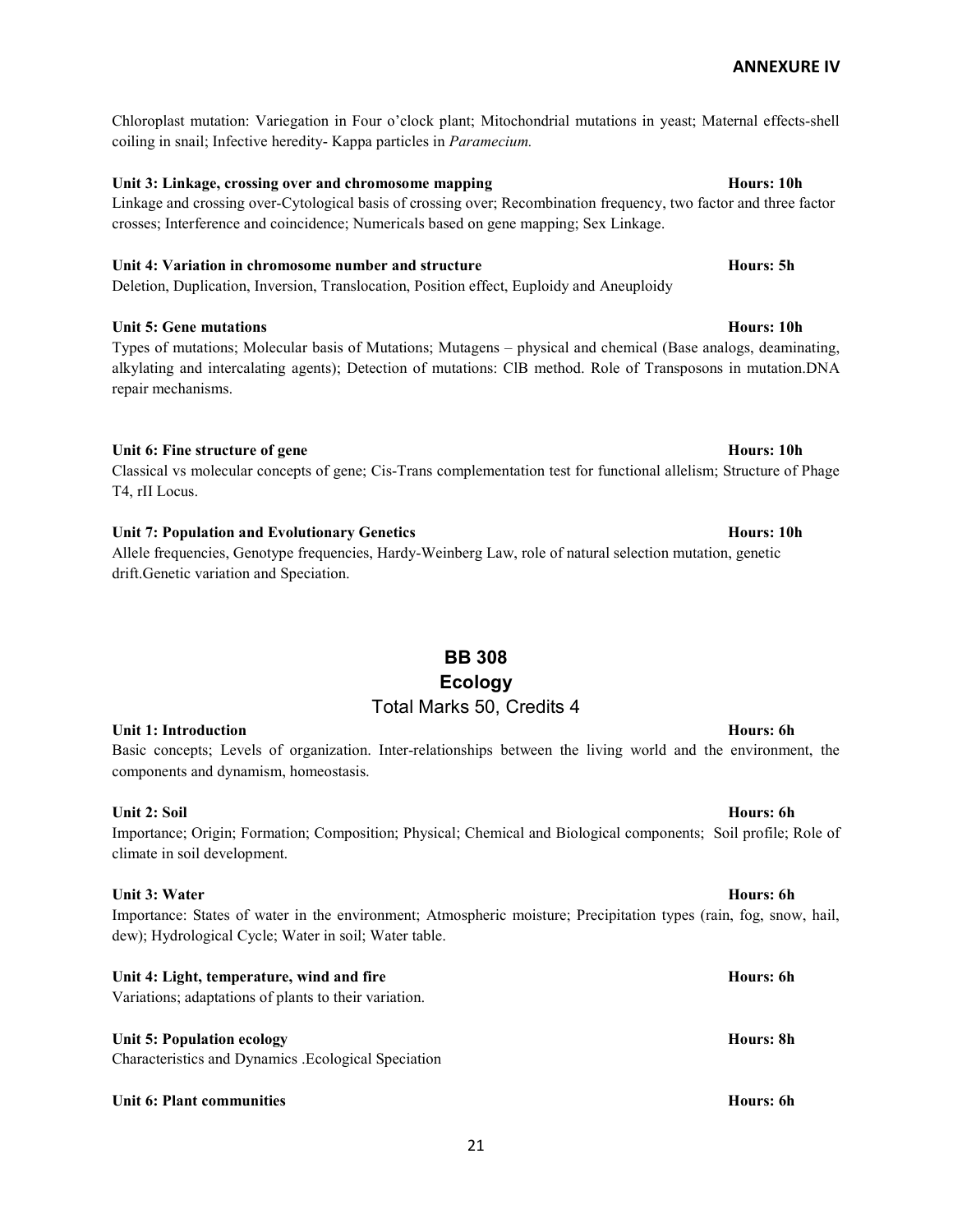Concept of ecological amplitude; Habitat and niche; Characters: analytical and synthetic; Ecotone and edge effect; Dynamics: succession – processes, types; climax concepts.

## Unit 7: Ecosystems Hours: 6h

Structure; Processes; Trophic organisation; Food chains and Food webs; Ecological pyramids

## Unit 8: Functional aspects of ecosystem **Hours: 8h** Hours: 8h

Principles and models of energy flow; Production and productivity; Ecological efficiencies; Biogeochemical cycles; Cycling of Carbon, Nitrogen and Phosphorus

### Unit 9: Phytogeography Hours: 8h

Principles; Continental drift; Theory of tolerance; Endemism; Brief description of major terrestrial biomes (one each from tropical, temperate & tundra); Phytogeographical division of India; Local Vegetation.

## BB 392 Practical VI Total Marks 50, Credits 4

### Unit I

- 1. Preparation of MS medium.
- 2. Demonstration of in vitro sterilization and inoculation methods using leaf and nodal explants of tobacco, Datura, Brassica etc.
- 3. Study of anther, embryo and endosperm culture, micropropagation, somatic embryogenesis & artificial seeds through photographs.
- 4. Isolation of protoplasts.
- 5. Construction of restriction map of circular and linear DNA from the data provided.
- 6. Study of methods of gene transfer through photographs: Agrobacterium-mediated, direct gene transfer by electroporation, microinjection, microprojectile bombardment.
- 7. Study of steps of genetic engineering for production of Bt cotton, Golden rice, FlavrSavr tomato through photographs.
- 8. Isolation of plasmid DNA.
- 9. Restriction digestion and gel electrophoresis of plasmid DNA.

### Unit II

- 1. Cereals: Wheat (habit sketch, L. S/T.S. grain, starch grains, micro-chemical tests) Rice (habit sketch, study of paddy and grain, starch grains, micro-chemical tests).
- 2. Legumes: Soya bean, Groundnut, (habit, fruit, seed structure, micro-chemical tests).
- 3. Sugars & Starches: Sugarcane (habit sketch; cane juice- micro-chemical tests), Potato(habit sketch, tuber morphology, T.S. tuber to show localization of starch grains, w.m. starch grains, micro-chemical tests).
- 4. Spices: Black pepper, Fennel and Clove (habit and sections).
- 5. Beverages: Tea (plant specimen, tea leaves), Coffee (plant specimen, beans).
- 6. Oils & Fats: Coconut- T.S. nut, Mustard–plant specimen, seeds; tests for fats in crushedseeds.
- 7. Essential oil-yielding plants: Habit sketch ofRosa, Vetiveria, Santalumand Eucalyptus (specimens/photographs).
- 8. Rubber: specimen, photograph/model of tapping, samples of rubber products.
- 9. Drug-yielding plants: Specimens of Digitalis, Papaverand Cannabis.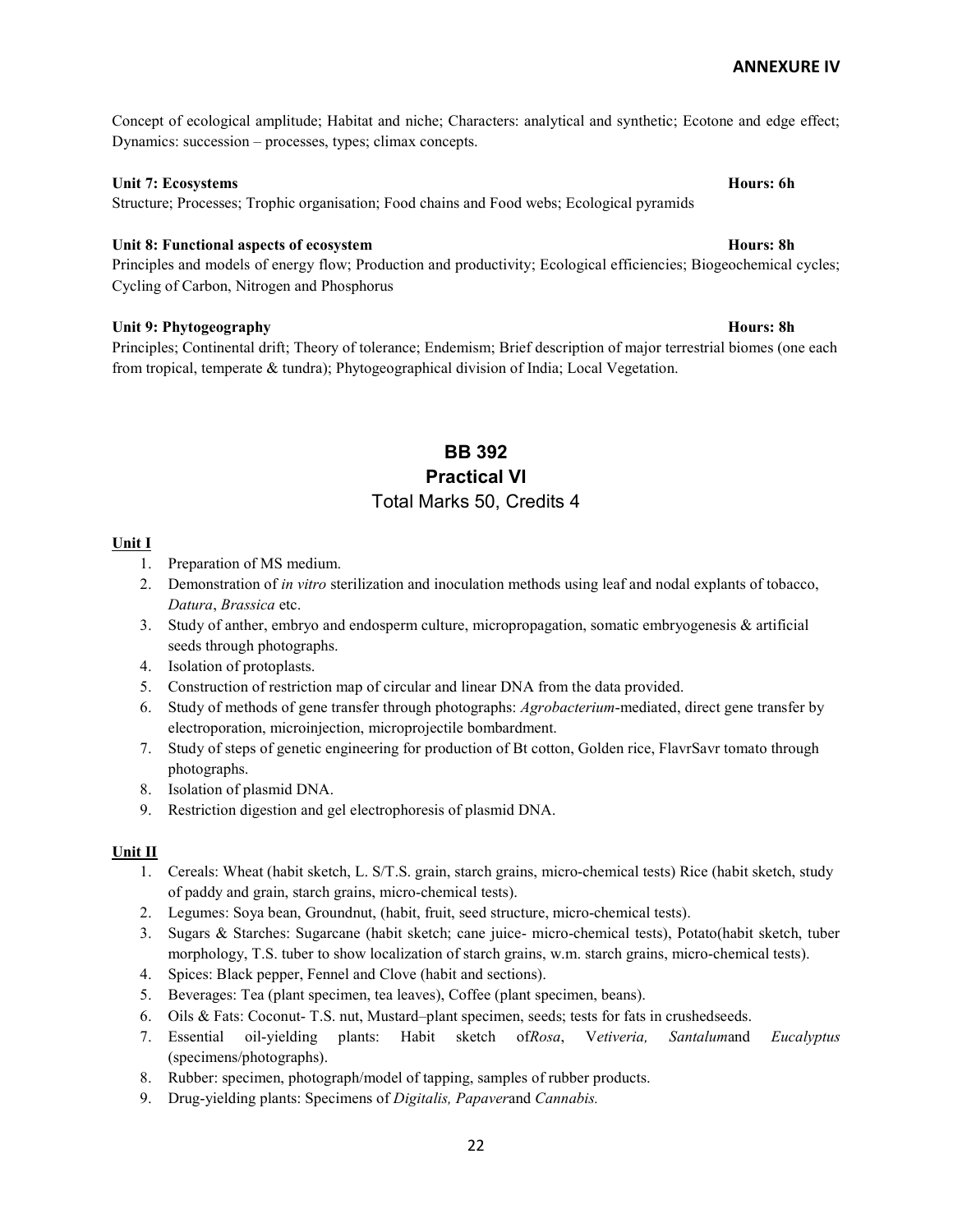- 10. Tobacco: specimen and products of Tobacco.
- 11. Woods: Tectona, Pinus: Specimen, Section of young stem.
- 12. Fibre-yielding plants: Cotton (specimen, whole mount of seed to show lint and fuzz; whole mount of fibre and test for cellulose), Jute (specimen, transverse section of stem, test for lignin on transverse section of stem and fibre).

## Unit III

- 1. Meiosis through temporary squash preparation.
- 2. Mendel's laws through seed ratios. Laboratory exercises in probability and chi-square analysis.
- 3. Chromosome mapping using test cross data.
- 4. Pedigree analysis for dominant and recessive autosomal and sex linked traits.
- 5. Incomplete dominance and gene interaction through seed ratios (9:7, 9:6:1, 13:3, 15:1, 12:3:1, 9:3:4)
- 6. Blood Typing: ABO groups & Rh factor.
- 7. Study of aneuploidy: Down's, Klinefelter's and Turner's syndromes.
- 8. Photographs/Permanent Slides showing Translocation Ring, Laggards and Inversion Bridge.
- 9. Study of human genetic traits: Sickle cell anemia, XerodermaPigmentosum, Albinism, red-green Colour blindness, Widow's peak, Rolling of tongue, Hitchhiker's thumb and Attached ear lobe.

## BB 394 Practical VII Total Marks 50, Credits 4

## $\frac{Unit I}{I}$  Credits 2

- 1. Study of instruments used to measure microclimatic variables: Soil thermometer, maximum and minimum thermometer, anemometer, psychrometer/hygrometer, rain gauge and lux meter.
- 2. Determination of pH of various soil and water samples (pH meter, universal indicator/Lovi bond comparator and pH paper)
- 3. Analysis for carbonates, chlorides, nitrates, sulphates, organic matter and base deficiency from two soil samples by rapid field tests.
- 4. Determination of organic matter of different soil samples by Walkley& Black rapid titration method.
- 5. Comparison of bulk density, porosity and rate of infiltration of water in soils of three habitats.
- 6. Determination of dissolved oxygen of water samples from polluted and unpolluted sources
- 7. (a). Study of morphological adaptations of hydrophytes and xerophytes (four each).
	- (b). Study of biotic interactions of the following: Stem parasite (Cuscuta), Root parasite (Orobanche) Epiphytes, Predation (Insectivorous plants).
- 8. Determination of minimal quadrat size for the study of herbaceous vegetation in the college campus, by species area curve method (species to be listed).
- 9. Quantitative analysis of herbaceous vegetation in the college campus for frequency and comparison with Raunkiaer's frequency distribution law.
- 10. Quantitative analysis of herbaceous vegetation for density and abundance in the college campus.
- 11. Field visit to familiarise students with ecology of different sites

### $\frac{Unit II}{l}$  Credits 2

A student has to do a project work / review work in a topic given by his/her supervisor (to be decided by lottery amongst all the teachers present for that Semester) and submit the report/review within a stipulated time. During examination the work has to be presented before an evaluation team (one external member may be invited) and the student will be credited based on the quality of the report and presentation.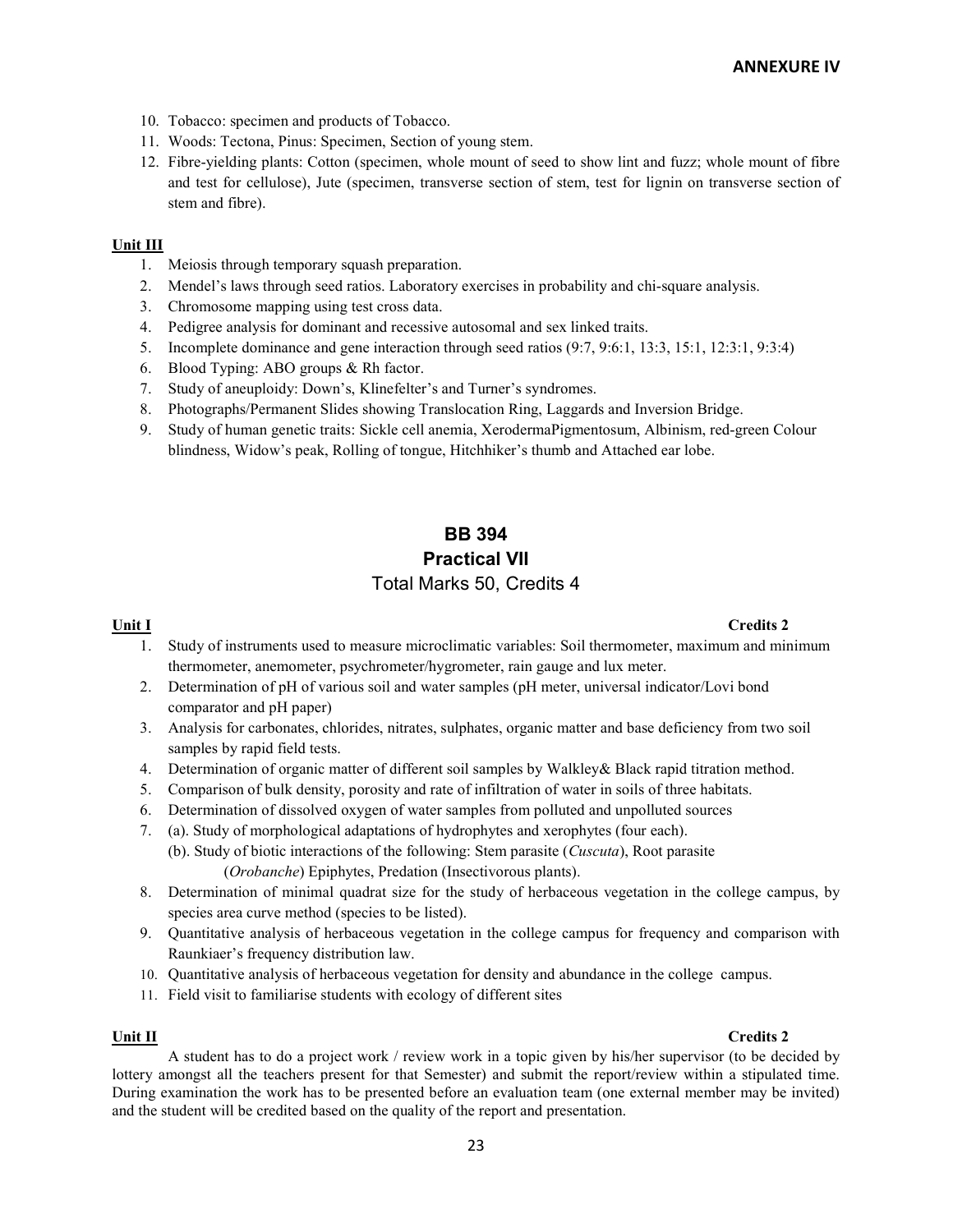# Syllabus for the 3 Years B.Sc. Honours Degree Subsidiary Botany Overall Curriculum

| SI. No.        | Course<br><b>Structure</b> | Sem           | Course<br>Code | <b>Course Title</b>                                          | <b>Full Marks</b> | Credit |
|----------------|----------------------------|---------------|----------------|--------------------------------------------------------------|-------------------|--------|
| 1              | Botany<br>(Sub)            |               | <b>BB 131</b>  | <b>Plant Diversity</b>                                       | 50                | 4      |
| $\overline{2}$ | Botany<br>(Sub)            | $\mathbf{II}$ | <b>BB 132</b>  | Plant Anatomy and Embryology                                 | 50                | 4      |
| 3              | Botany<br>(Sub)            | Ш             | <b>BB 231</b>  | Plant Ecology and Taxonomy                                   | 50                | 4      |
| 4              | Botany<br>(Sub)            | Ш             | <b>BB 261</b>  | Practical Plant Ecology and Taxonomy                         | 50                | 4      |
| 5              | Botany<br>(Sub)            | IV            | <b>BB 232</b>  | <b>Economic Botany and Plant Tissue</b><br>Culture           | 50                | 4      |
| 6              | Botany<br>(Sub)            | IV            | BB 262         | Practical Economic Botany and Plant<br><b>Tissue Culture</b> | 50                | 4      |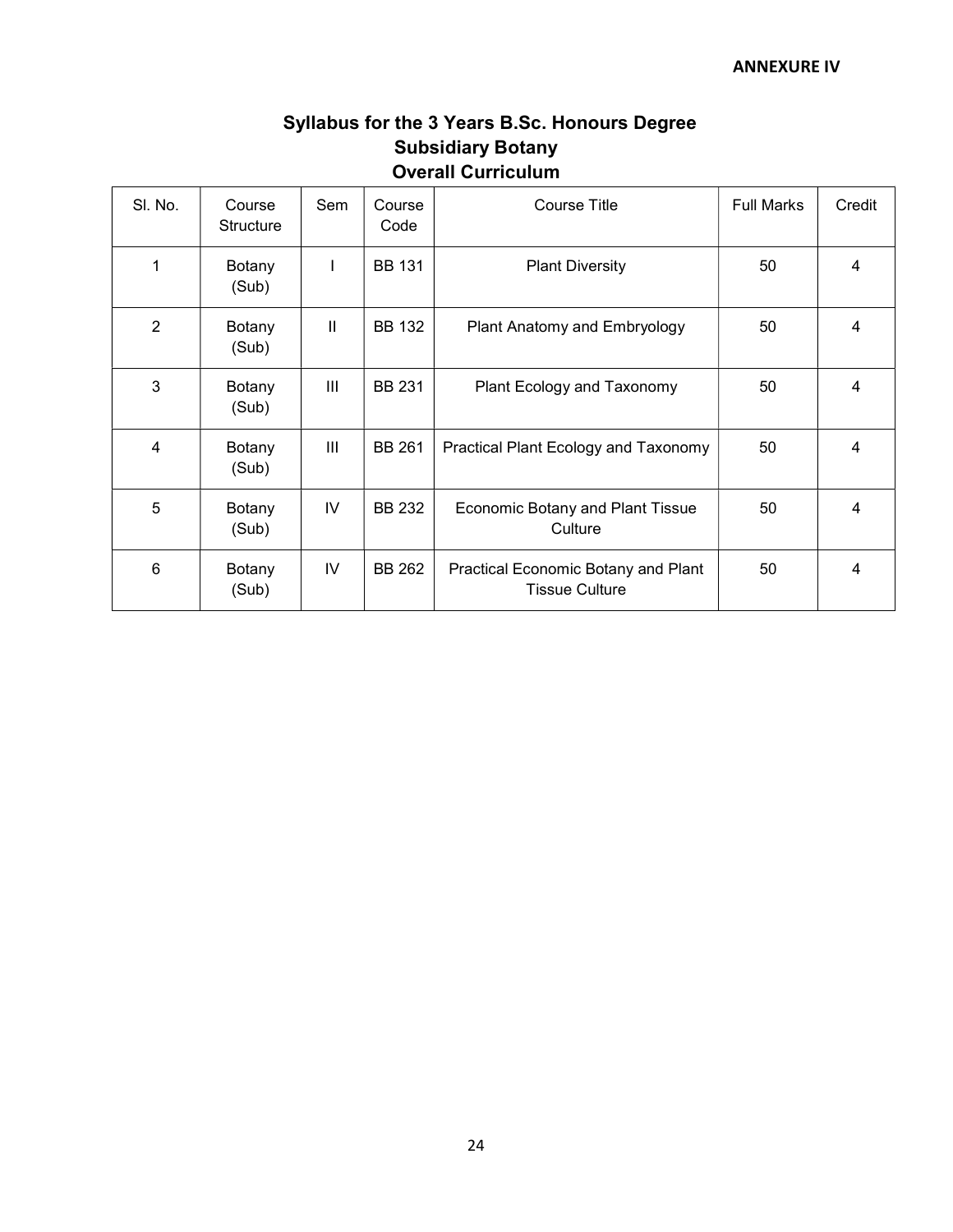# Semester I BB131 Plant Diversity

## Total Marks 50, Credits 4

Unit 1: Algae Hours: 12h General characteristics; Ecology and distribution; Range of thallus organization and reproduction; Classification of algae; Morphology and life-cycles of the following: Nostoc, Chlamydomonas, Oedogonium, Vaucheria, Fucus, Polysiphonia. Economic importance of algae.

## Unit 2: Fungi Hours: 12h

Introduction- General characteristics, ecology and significance, range of thallus organization, cell wall composition , nutrition, reproduction and classification; True Fungi- General characteristics, ecology and significance, life cycle of Rhizopus(Zygomycota) Penicillium,Alternaria(Ascomycota), Puccinia, Agaricus(Basidiomycota); Symbiotic Associations-Lichens: General account, reproduction and significance; Mycorrhiza: ectomycorrhizaandendomycorrhiza and their significance

## Unit 3: Introduction to Archegoniate **Hours: 2h** Hours: 2h

Unifying features of archegoniates, Transition to land habit, Alternation of generations.

## Unit 4: Bryophytes **Hours: 12h**

General characteristics, adaptations to land habit, Classification, Range of thallus organization. Classification (up to family), morphology, anatomy and reproduction of *Marchantia*and *Funaria*.(Developmental details not to be included).Ecology and economic importance of bryophytes with special mention of Sphagnum.

### Unit 5: Pteridophytes **Hours: 12h**

### morphology, anatomy and reproduction of Selaginella, Equisetum and Pteris. (Developmental details not to be included).Heterospory and seed habit, stellar evolution. Ecological and economical importance of Pteridophytes.

Unit 6: Gymnosperms Hours: 10h

General characteristics, classification.Classification (up to family), morphology, anatomy and reproduction of Cycasand Pinus.(Developmental details not to be included). Ecological and economical importance.

# Semester II BB132 Plant Anatomy & Embryology

Total Marks 50, Credits 4

| Unit 1: Meristematic and permanent tissues<br>Root and shoot apical meristems; Simple and complex tissues                                                           | Hours: 8 |
|---------------------------------------------------------------------------------------------------------------------------------------------------------------------|----------|
| Unit 2: Organs<br>Structure of dicot and monocot root stem and leaf.                                                                                                | Hours: 4 |
| <b>Unit 3: Secondary Growth</b><br>Vascular cambium – structure and function, seasonal activity. Secondary growth in root and<br>stem, Wood (heartwood and sapwood) | Hours: 8 |

## General characteristics, classification, Early land plants (Cooksoniaand Rhynia). Classification (up to family),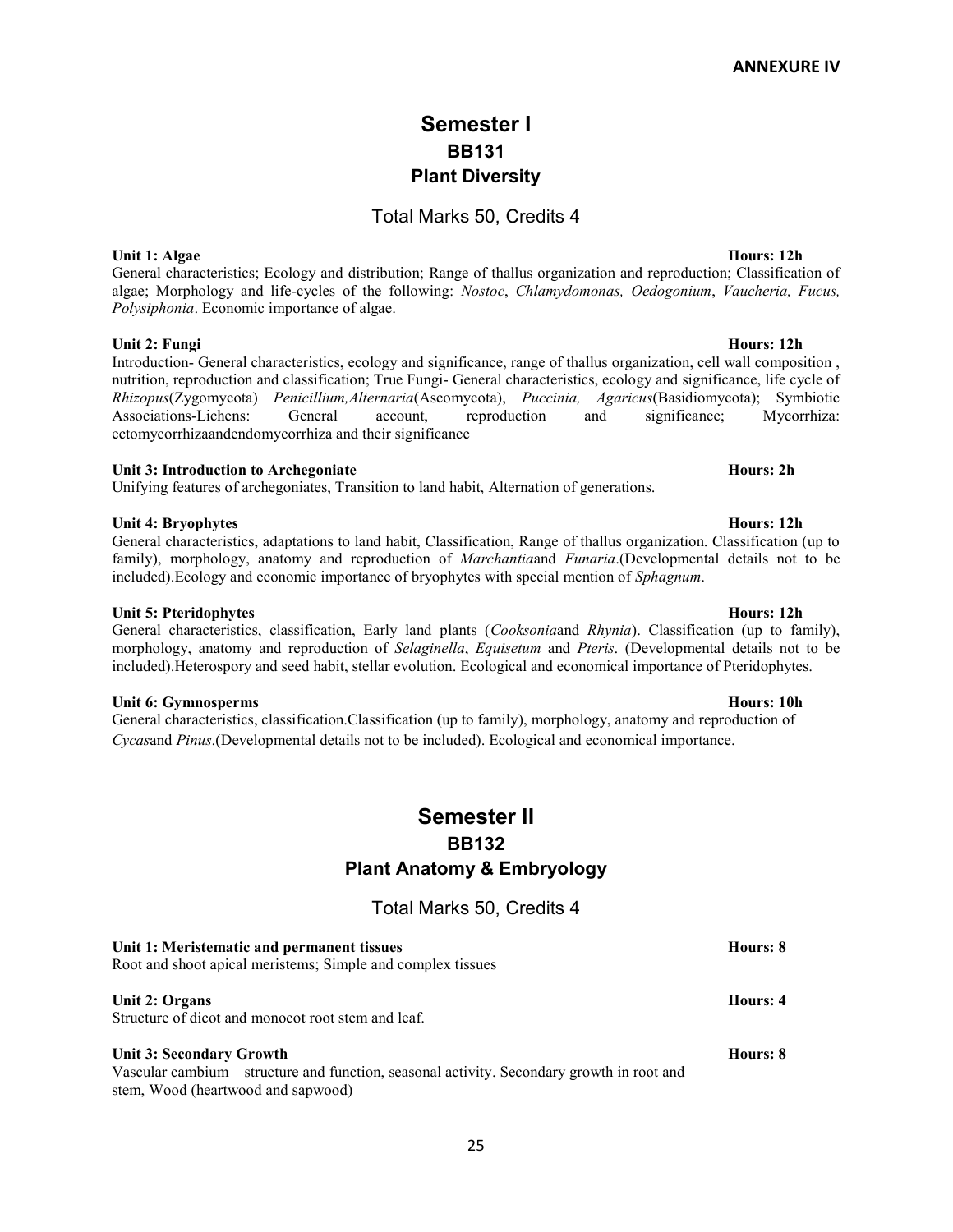| Unit 4: Adaptive and protective systems<br>Epidermis, cuticle, stomata; General account of adaptations in xerophytes and hydrophytes.                                                      | Hours: 8 |
|--------------------------------------------------------------------------------------------------------------------------------------------------------------------------------------------|----------|
| Unit 5: Structural organization of flower<br>Structure of anther and pollen; Structure and types of ovules; Types of embryo sacs,<br>organization and ultrastructure of mature embryo sac. | Hours: 8 |
| Unit 6: Pollination and fertilization<br>Pollination mechanisms and adaptations; Double fertilization; Seed-structure appendages and<br>dispersal mechanisms.                              | Hours: 8 |
| Unit 7: Embryo and endosperm<br>Endosperm types, structure and functions; Dicot and monocot embryo; Embryo endosperm<br>relationship                                                       | Hours: 8 |
| U nit 8: Apomixis and polyembryony<br>Definition, types and Practical applications                                                                                                         | Hours: 8 |

# Semester III BB231 Plant Ecology & Taxonomy

Total Marks 50, Credits 4

| <b>Unit 1: Introduction</b>                                                                                                                                                                                                                                                                | Hours: 2  |
|--------------------------------------------------------------------------------------------------------------------------------------------------------------------------------------------------------------------------------------------------------------------------------------------|-----------|
| Unit 2: Ecological factors<br>Soil: Origin, formation, composition, soil profile. Water: States of water in the environment,<br>precipitation types. Light and temperature: Variation Optimal and limiting factors; Shelford<br>law of tolerance. Adaptation of hydrophytes and xerophytes | Hours: 10 |
| Unit 3: Plant communities<br>Characters; Ecotone and edge effect; Succession; Processes and types                                                                                                                                                                                          | Hours: 6  |
| Unit 4: Ecosystem<br>Structure; energy flow trophic organisation; Food chains and food webs, Ecological pyramids<br>production and productivity; Biogeochemical cycling; Cycling of carbon, nitrogen and Phosphorous                                                                       | Hours: 8  |
| Unit 5: Phytogeography<br>Principle biogeographical zones; Endemism                                                                                                                                                                                                                        | Hours: 4  |
| Unit 6 Introduction to plant taxonomy<br>Identification, Classification, Nomenclature.                                                                                                                                                                                                     | Hours: 2  |
| Unit 7 Identification<br>Functions of Herbarium, important herbaria and botanical gardens of the world and India;<br>Documentation: Flora, Keys: single access and multi-access                                                                                                            | Hours: 4  |
| Unit 8 Taxonomic evidences from palynology, cytology, phytochemistry and molecular<br>data.                                                                                                                                                                                                | Hours: 6  |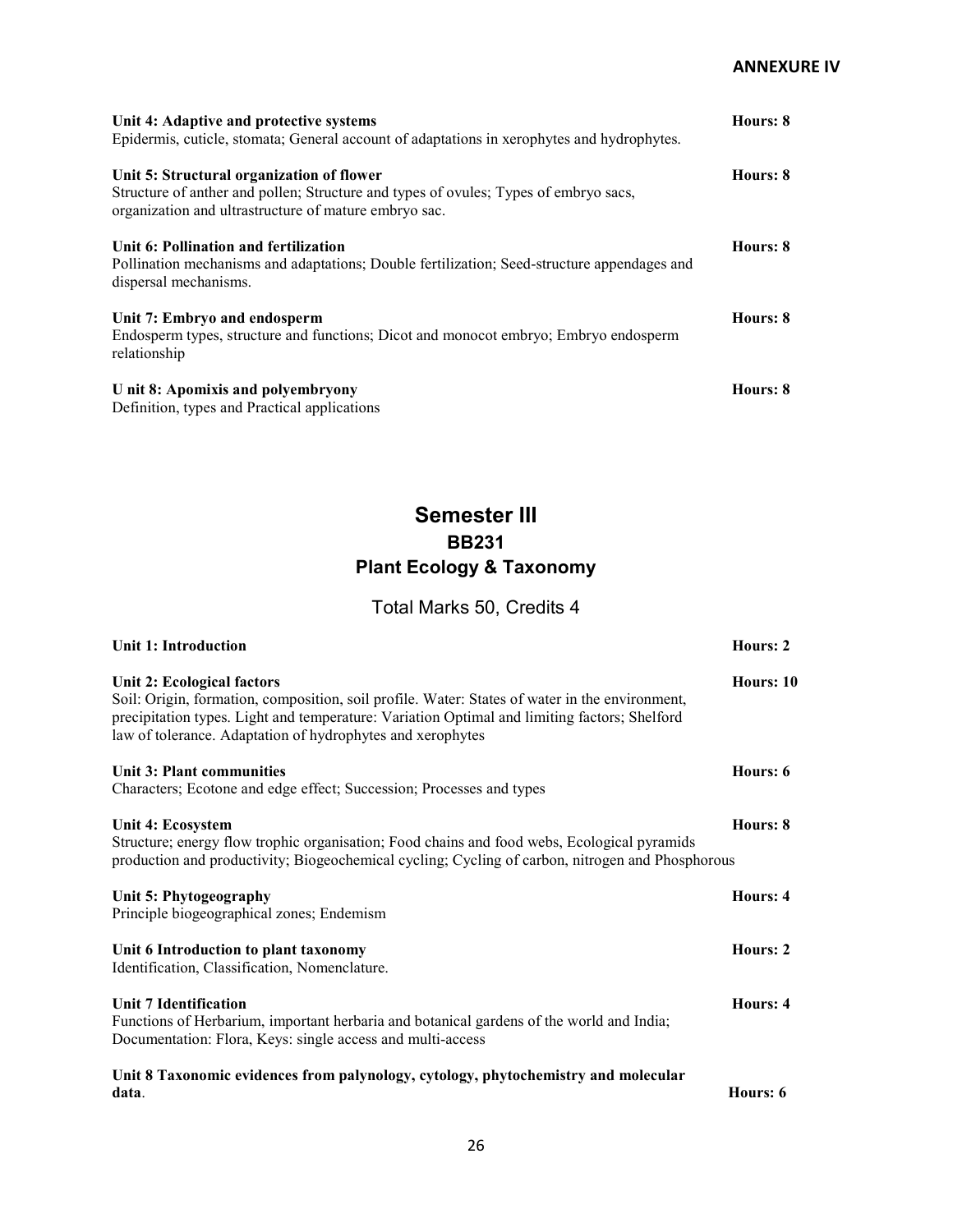| Unit 9 Taxonomic hierarchy<br>Ranks, categories and taxonomic groups                                                                                                                                                  | Hours: 2 |
|-----------------------------------------------------------------------------------------------------------------------------------------------------------------------------------------------------------------------|----------|
| U nit 10 Botanical nomenclature<br>Principles and rules (ICN); ranks and names; binominal system, typification, author citation,<br>valid publication, rejection of names, principle of priority and its limitations. | Hours: 6 |
| Unit 11 Classification<br>Types of classification-artificial, natural and phylogenetic. Bentham and Hooker (upto series),<br>Engler and Prantl (upto series).                                                         | Hours: 6 |
| Unit 12 Biometrics, numerical taxonomy and cladistics<br>Characters; variations; OTUs, character weighting and coding; cluster analysis; phenograms,<br>cladograms (definitions and differences).                     | Hours: 4 |

# Semester III BB261 Practical I

## Total Marks 50, Credits 4

- 1. Study of instruments used to measure microclimatic variables: Soil thermometer, maximum and minimum thermometer, anemometer, psychrometer/hygrometer, rain gauge and lux meter.
- 2. Determination of pH, and analysis of two soil samples for carbonates, chlorides, nitrates, sulphates, organic matter and base deficiency by rapid field test
- 3. Comparison of bulk density, porosity and rate of infiltration of water in soil of three habitats.
- 4. (a) Study of morphological adaptations of hydrophytes and xerophytes (four each). (b)Study of biotic interactions of the following: Stem parasite (Cuscuta), Root parasite (Orobanche), Epiphytes, Predation (Insectivorous plants)
- 5. Determination of minimal quadrat size for the study of herbaceous vegetation in the college campus by species area curve method. (species to be listed)
- 6. Quantitative analysis of herbaceous vegetation in the college campus for frequency and comparison with Raunkiaer's frequency distribution law
- 7. Study of vegetative and floral characters of the following families (Description, V.S. flower, section of ovary, floral diagram/s, floral formula/e and systematic position according to Bentham & Hooker's system of classification):Brassicaceae - Brassica,Alyssum / Iberis; Asteraceae -Sonchus/Launaea, Vernonia/Ageratum, Eclipta/Tridax; Solanaceae -Solanumnigrum, Withania; Lamiaceae -Salvia, Ocimum; Liliaceae - Asphodelus / Lilium / Allium.
- 8. Mounting of a properly dried and pressed specimen of any wild plant with herbarium label (to be submitted in the record book).